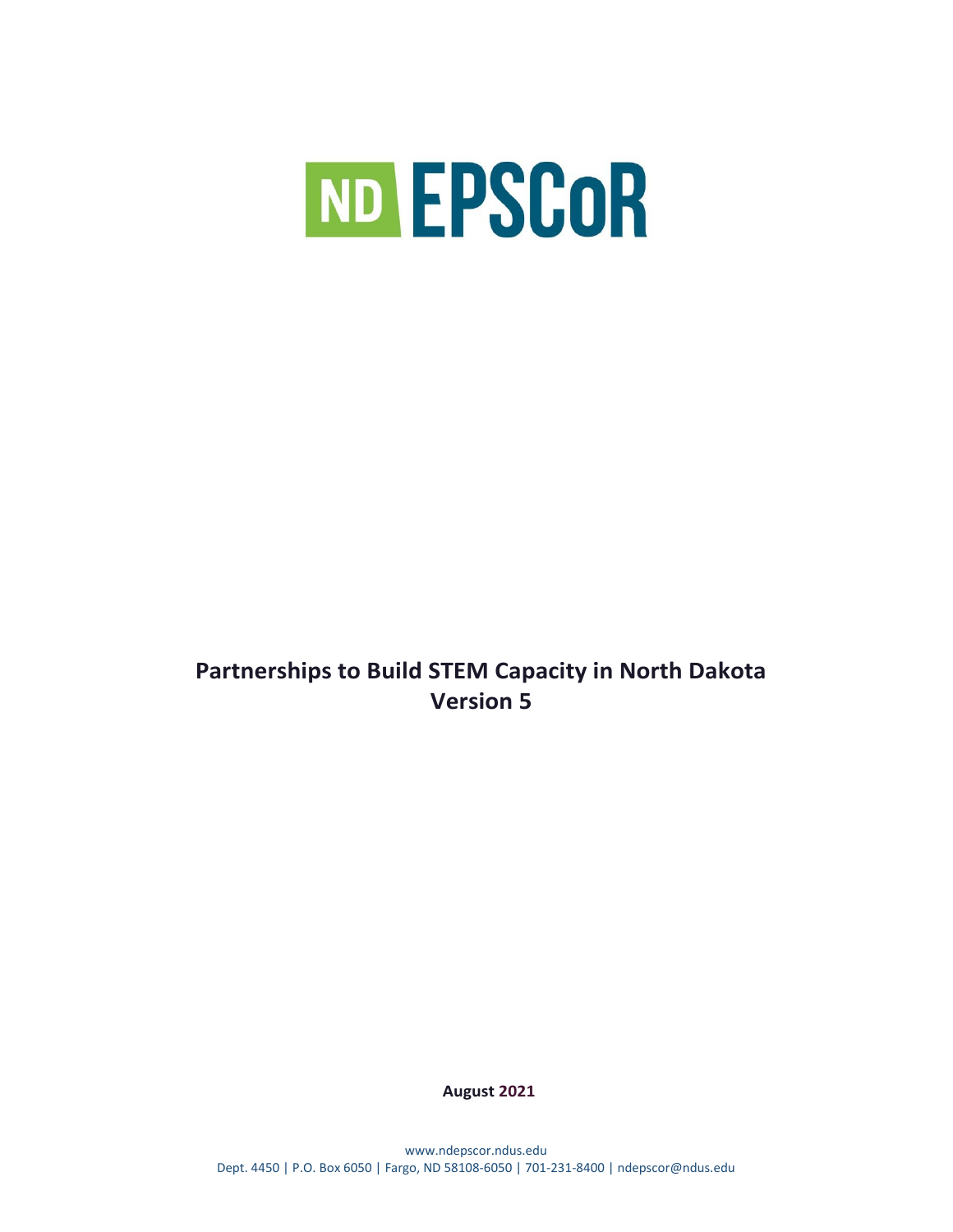#### **Background and Purpose of this Document**

First released in 2016, this document was created to help faculty looking to partner with others to increase STEM research/education capacity within higher education institutions across ND. This document also helps the North Dakota Established Program to Simulate Competitive Research (ND EPSCoR) State Office pursue it's mission to provide leadership and coordination to broaden and diversify ND's science, technology, engineering, and mathematics (STEM) workforce pathway from elementary through graduate school; support and grow statewide STEM research efforts (capacity and competitiveness) at participating institutions of higher education, particularly among early career faculty; and, convey the impact of STEM research, outreach, and workforce efforts to ND stakeholders. The up-to-data in this document aids the:

- Preparation of STEM proposals by faculty at institutions in ND to external agencies or sponsors,
- Formation of faculty research and educational partnerships/collaborations between institutions, and
- Establishment of priorities for STEM research and outreach calls for proposals and funding issued by the ND EPSCoR State Office

This document compiles a variety of information from ND EPSCoR State Office survey results and enrollment/ demographic data and facuty/instructor research interests from the 11 institutions of higher education that currently partner with the ND EPSCoR State Office. . If you have any questions about this document or would like more information about making connections that build STEM capacity in North Dakota, please contact Jean Ostrom-Blonigen, Project Adminisrator, ND EPSCoR State Office at 701-231-7516 or [jean.ostrom@ndus.edu.](mailto:scott.martin.hanson@ndsu.edu) For more information about forming partnerships to build STEM resources in North Dakota, see: [Partnerships to](https://www.ndepscor.ndus.edu/serving-our-state/partnershipstobuildstemcapacity/)  [Build STEM Resources](https://www.ndepscor.ndus.edu/serving-our-state/partnershipstobuildstemcapacity/)

# **ND EPSCoR State Office**

 $\overline{\phantom{a}}$ 

Established in 2017 by the North Dakota University System (NDUS)<sup>1</sup>, the ND EPSCoR State Office is responsible for developing, implementing, monitoring, and assessing numerous programs tied to the state's STEM ecosystem and administering external awards (Table 1).

**Table 1. FY21 State Office (SO) Programming, Administrative Services, and External Award** 

| Administration.            |                                                      |                                                             |  |  |  |  |
|----------------------------|------------------------------------------------------|-------------------------------------------------------------|--|--|--|--|
| SO Program and             | <b>FY21 Programs and Activities</b><br><b>Budget</b> |                                                             |  |  |  |  |
| <b>Activity Categories</b> | <b>Structure</b>                                     | (further described in the narrative section)                |  |  |  |  |
|                            |                                                      | SO Activity – Programmatic (* - SO dollars)                 |  |  |  |  |
| *External Partnerships     | Programmatic                                         | STEM programming partnerships with ND-based entities        |  |  |  |  |
|                            |                                                      | and organizations                                           |  |  |  |  |
| *K-20+ STEM                | Programmatic                                         | Activities to build the STEM workforce in ND, including: 1) |  |  |  |  |
|                            |                                                      | K-12 programming, 2) K-12 Lesson Plan development, 3) K-    |  |  |  |  |
|                            |                                                      | 12 STEM activity video series for STEM projects at home,    |  |  |  |  |
|                            |                                                      | 4) Undergraduate and graduate student research, training,   |  |  |  |  |
|                            |                                                      | programming, and professional development                   |  |  |  |  |
| *Innovation and            | Programmatic                                         | Students in Technology Transfer And Research (STTAR)        |  |  |  |  |
| Entrepreneurship           |                                                      | student internships with ND-based companies                 |  |  |  |  |

<sup>&</sup>lt;sup>1</sup> North Dakota received its first NSF EPSCoR RII Track 1 cooperative agreement in 1986. A state appropriation to the NDUS provides the match to the RII Track-1 and funds statewide programs to build STEM capacity and a sustainable STEM workforce within North Dakota. From 1986-2016, North Dakota State University (NDSU) and the University of North Dakota (UND) had duplicative offices managing these programs. Under a memorandum of understanding, the ND EPSCoR State Office is administered by NDSU.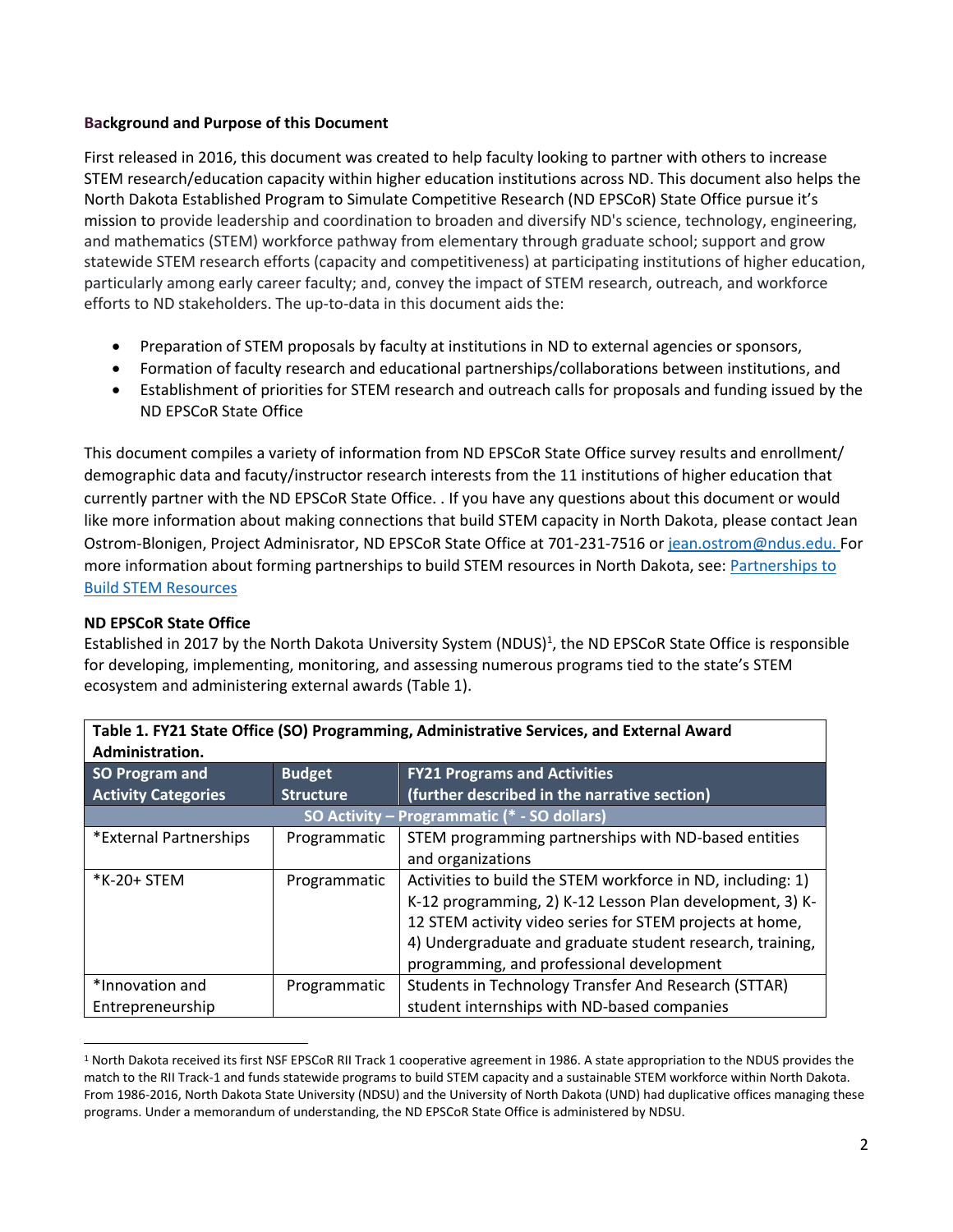| *Broadening<br>Programmatic<br>Nurturing American Tribal Undergraduate Research and<br>Participation<br><b>Education (NATURE) programming</b> |  |
|-----------------------------------------------------------------------------------------------------------------------------------------------|--|
|                                                                                                                                               |  |
|                                                                                                                                               |  |
|                                                                                                                                               |  |
| *Communicating<br>Programmatic<br>1) Website, 2) Social media, 3) Monthly newsletter, and 4)                                                  |  |
| Science to the Public<br>Communication workshops, and 5) ND EPSCoR Annual                                                                     |  |
| <b>State Conference</b>                                                                                                                       |  |
| Programmatic<br>1) NSF EPSCoR Track-2 proposals, 2) NSF CAREER<br>*Support for EPSCoR-                                                        |  |
| proposals, and 3) other EPSCoR-like programs<br>like Programs                                                                                 |  |
| *Proposal Development<br>1) internal proposal reviews and 2) NSF INCLUDES<br>Programmatic                                                     |  |
| proposal development<br>Support                                                                                                               |  |
| *Participating<br>Programmatic/<br>Competitive STEM research capacity building, education,                                                    |  |
| outreach, workforce development opportunities that are<br><b>Institution STEM Seed</b><br>Administrative                                      |  |
| competitively available to all 11 participating campuses<br>Funding<br><b>Services</b>                                                        |  |
|                                                                                                                                               |  |
| *RII Track-1 match<br>The National Science Foundation (NSF) requires a 20%<br>Programmatic                                                    |  |
| state match on each of its 5-year \$20M Track-1                                                                                               |  |
| cooperative agreements                                                                                                                        |  |
| SO Activity - Administrative Services (* - SO dollars)                                                                                        |  |
|                                                                                                                                               |  |
| 1) Oversite of financial obligations covered by the State<br>*Financial,<br>Administrative                                                    |  |
| Office on behalf of all participating institutions, 2) financial<br>Administrative, and                                                       |  |
| <b>Logistical Services</b><br>oversight, 3) administrative support, trainings and                                                             |  |
| guidance to all 11 EPSCoR participating campuses, 4) office                                                                                   |  |
| and program logistics, and 5) campus visits and outreach                                                                                      |  |
| to ND EPSCoR participating campuses                                                                                                           |  |
| *ND EPSCoR State<br>Administrative<br>Logistical and administrative support                                                                   |  |
| <b>Steering Committee</b>                                                                                                                     |  |
| SO Activity - Leveraged (*- SO dollars; ** - NASA EPSCoR dollars from UND)                                                                    |  |
| *STEM Capacity Building<br>Leveraged<br>STEM investments at NDSU and UND                                                                      |  |
| at the RUs                                                                                                                                    |  |
| **NASA EPSCoR<br>Leveraged<br>NASA investments on the NDSU campus                                                                             |  |
|                                                                                                                                               |  |
| SO Administration of Externally Funded Awards (*** - external dollars)                                                                        |  |
| ***NSF EPSCoR<br>New Discoveries in the Advanced Interface of<br><b>NSF</b>                                                                   |  |
| Research Infrastructure<br>Computation, Engineering and Science (ND-ACES, 2020-                                                               |  |
| Improvement (RII)<br>2025)                                                                                                                    |  |
| <b>Track-1 Cooperative</b>                                                                                                                    |  |
| Agreements                                                                                                                                    |  |
| ***NSF Collaborative<br><b>NSF</b><br>Cultivating Indigenous Research Communities for                                                         |  |
| Research Grant (2020-<br>Leadership in Education and STEM (CIRCLES) Alliance is a                                                             |  |

# **State Office Broadening Participation and Particpating Institution STEM Seed Funding Program and Activity Categories***.*

The State Office administers statewide programs and activities in support of its mission to *broaden and diversify ND's STEM workforce pathways, support and grow statewide STEM research capacity and competitiveness, and inform and communicate science to ND stakeholders.* The State Office is a key partner in research capacity building and other integrated activities at 11 participating institutions (two RUs, three PUIs, one MCU, and five TCUs – Figure 1). These State Office efforts in partnership with statewide stakeholders help to build a high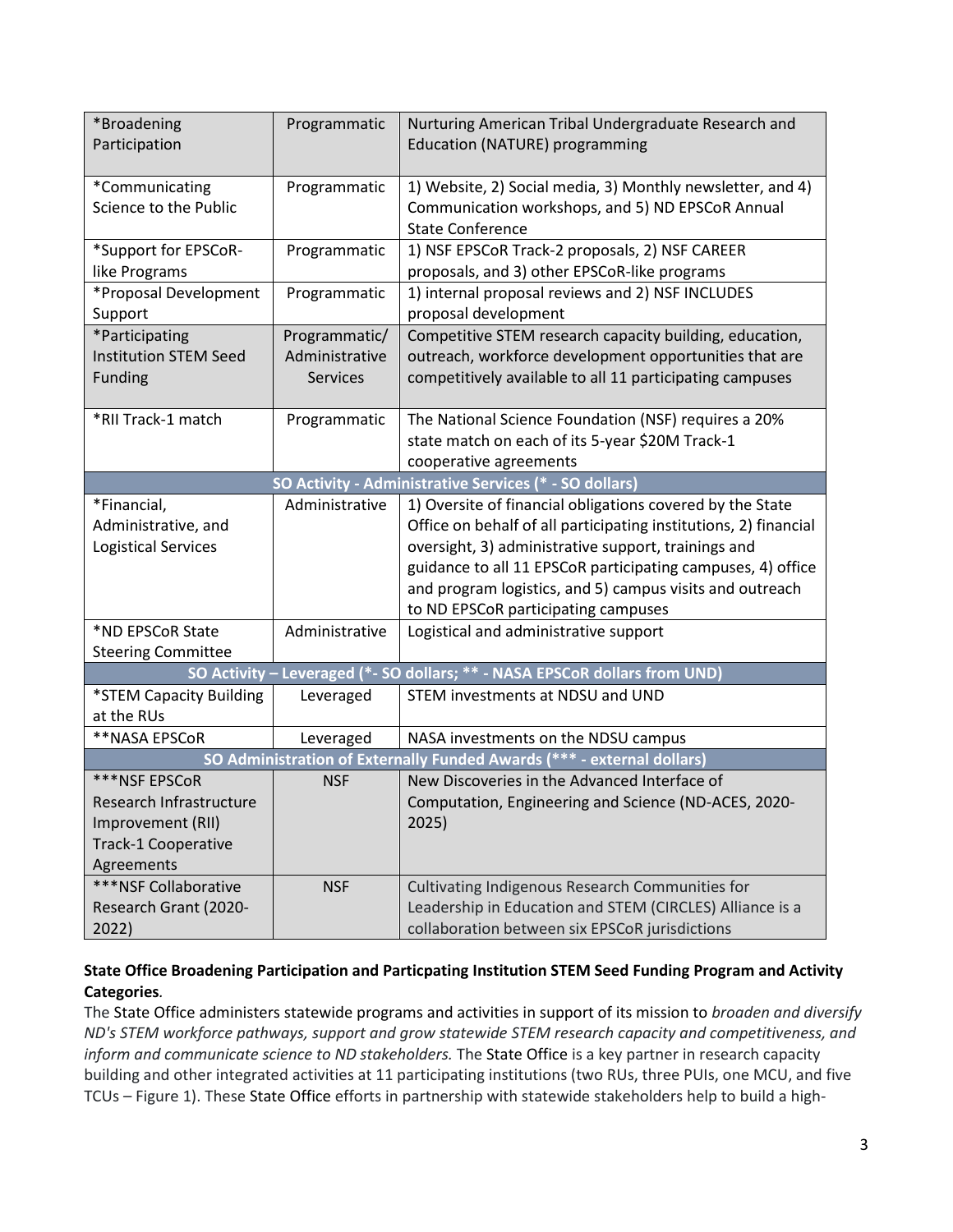quality, higher education-based research effort that serves as the backbone of the state's scientific and technological enterprise, ensuring a strong and stable economic base for the future.



# **Figure 1. Map of ND EPSCoR State Office Participating Institutions.**

*Broadening Participation* - The Nurturing American Tribal Undergraduates in Research and Education (NATURE) program is a long-standing ND EPSCoR State Office signature program and is a means to grow and diversify the STEM pathway. American Indian students are significantly underrepresented in the STEM ecosystem throughout the country. As a result, NATURE, which began in 1998 and was initially funded exclusively on federal grant dollars, encourages American Indian students to consider STEM degrees and STEM careers. Funding for the NDSU and UND components of this program comes from state appropriated dollars and funding for the TCU components of this programs comes from the NSF RII Track-1. The state-funded Tribal Colleges/Universities Liaison and NATURE Manager, hired in 2015, works to build mutually respectful partnerships between the NDUS institutions and the tribal colleges/universities located in ND. NATURE is critical to growing and enhancing diversity in the STEM pathway. NATURE consists of four programs:

- 1. The **TCU Summer Camps** are held (mid-June to late-July) at each of the participating TCUs. Planned by TCU faculty during the University Summer Camp, these camps engage middle- and high-school tribal students in STEM. TMCC campuses typically runs more than one summer camp. The funding for these camps comes from the NSF RII Track-1.
- 2. The **Sunday Academy** program is a series of hands-on STEM activities held one Sunday each month during the academic year (September – March) for  $7<sup>th</sup>$ -12<sup>th</sup> grade tribal students at the participating TCUs. During five of those months, research university (RU [NDSU and UND]) faculty travel to each of the TCUs on a scheduled monthly Sunday rotation to deliver STEM modules they created during the University Summer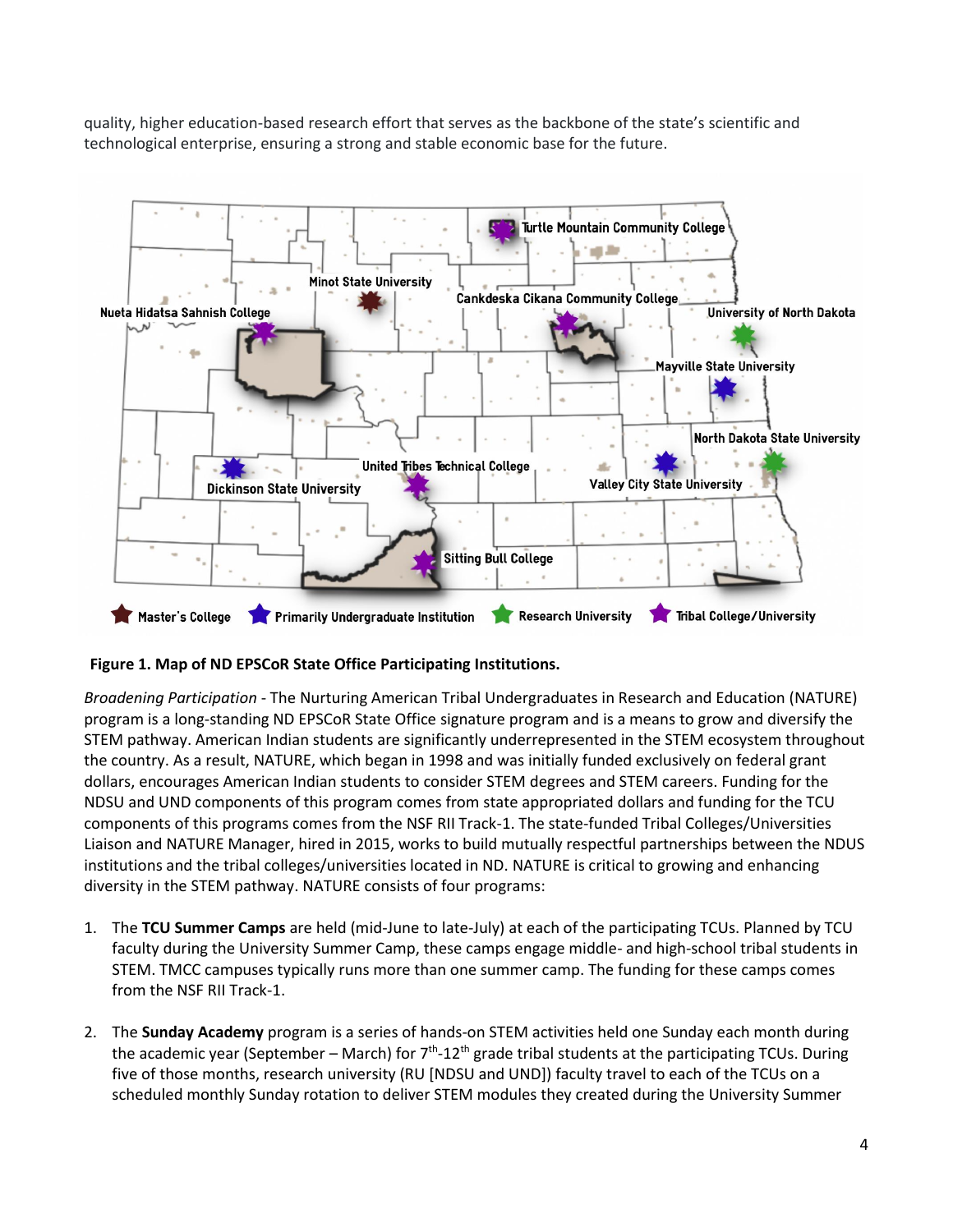Camp. During those academic months, RU and TCU faculty deliver STEM modules that they co-created during the University Summer Camp. The materials, mileage, lodging, and per diem expenses of the NDSU and UND faculty are paid by the ND EPSCoR State Office. The salaries of the TCU faculty and the student stipends and meals are paid by the NSF RII Track-1.

- 3. The **Bridge Camp** is targeted at students who are between high school graduation and the start of their first university/college fall semester. This camp is funded by NSF RII Track-1 funds and includes a structure that mimics key skills for postsecondary education; however, each section of the camp is designed to be selfcontained to provide important life skills (i.e.: resume building).
- 4. The **University Summer Camp** consists of a two-week, residential program for American Indian college students. Typically held the first two weeks in June, the purpose of the camp is to expose and engage American Indian TCU students in STEM activities to generate interest in STEM as a career beyond the TCU degree. Bachelors and graduate programs are promoted at NDSU and UND by engaging the students in a research project. Under the program, five students from each of the participating TCUs are selected and financially supported (by the NSF EPSCoR RII Track-1) to attend the camp. Students visit both NDSU and UND to learn about STEM programs and research during the first week of the camp. Each student selects a faculty researcher with whom they will work during the second week of the camp, performing research in a laboratory setting. The students present their work at the end of the camp. The ND EPSCoR State Office pays the NDSU and UND faculty and student mentor salaries, as well as the housing, meals, travel, and activity costs associated with the program. During those same two weeks, State Office staff and coordinating faculty work with the TCU faculty and K-12 instructors from the communities surrounding the TCUs to plan the TCU Summer camps and Sunday Academies.

Across the 2020 and 2021 reporting periods for the four components of this program, there were 1,226 participants (1,155 of whom were AI/AN [Table 2]).

| Table 2. ND EPSCoR NATURE Program Summary. |                                   |                                 |                       |                                                    |               |  |  |
|--------------------------------------------|-----------------------------------|---------------------------------|-----------------------|----------------------------------------------------|---------------|--|--|
|                                            | <b>TCU Summer</b><br><b>Camps</b> | <b>Sunday</b><br><b>Academy</b> | <b>Bridge</b><br>Camp | <b>University</b><br><b>Summer</b><br><b>Camps</b> | <b>Totals</b> |  |  |
|                                            | <b>Summer</b><br>2020/2021        | FY20/FY21                       | Summer<br>2020/2021   | Summer<br>2020/2021                                |               |  |  |
| # of NDSU/UND faculty                      | N/A                               | 9/6                             | 0/0                   | 32/23                                              | 41/29         |  |  |
| (# who are AI/AN)                          | N/A                               | 0/0                             | 0/0                   | 1/1                                                | 1/1           |  |  |
| # of NDSU/UND graduate                     | N/A                               | 3/3                             | 0/0                   | 0/3                                                | 3/6           |  |  |
| students                                   |                                   |                                 |                       |                                                    |               |  |  |
| (# who are AI/AN)                          | N/A                               | 3/0                             | 0/0                   | 0/0                                                | 3/0           |  |  |
| # of NDSU/UND                              | N/A                               | 0/0                             | N/A                   | 0/0                                                | 0/0           |  |  |
| undergraduate students                     |                                   |                                 |                       |                                                    |               |  |  |
| (# who are AI/AN)                          | N/A                               | 0/0                             | N/A                   | 0/0                                                | 0/0           |  |  |
| # of TC faculty                            | 14/6                              | 6/5                             | 3/1                   | 1/2                                                | 24/14         |  |  |
| (# who are AI/AN)                          | 12/6                              | 4/3                             | 1/1                   | 1/2                                                | 18/12         |  |  |
| # of TC graduate students                  | 0/0                               | 0/0                             | N/A                   | N/A                                                | 0/0           |  |  |
| (# who are AI/AN)                          | 0/0                               | 0/0                             | N/A                   | N/A                                                | 0/0           |  |  |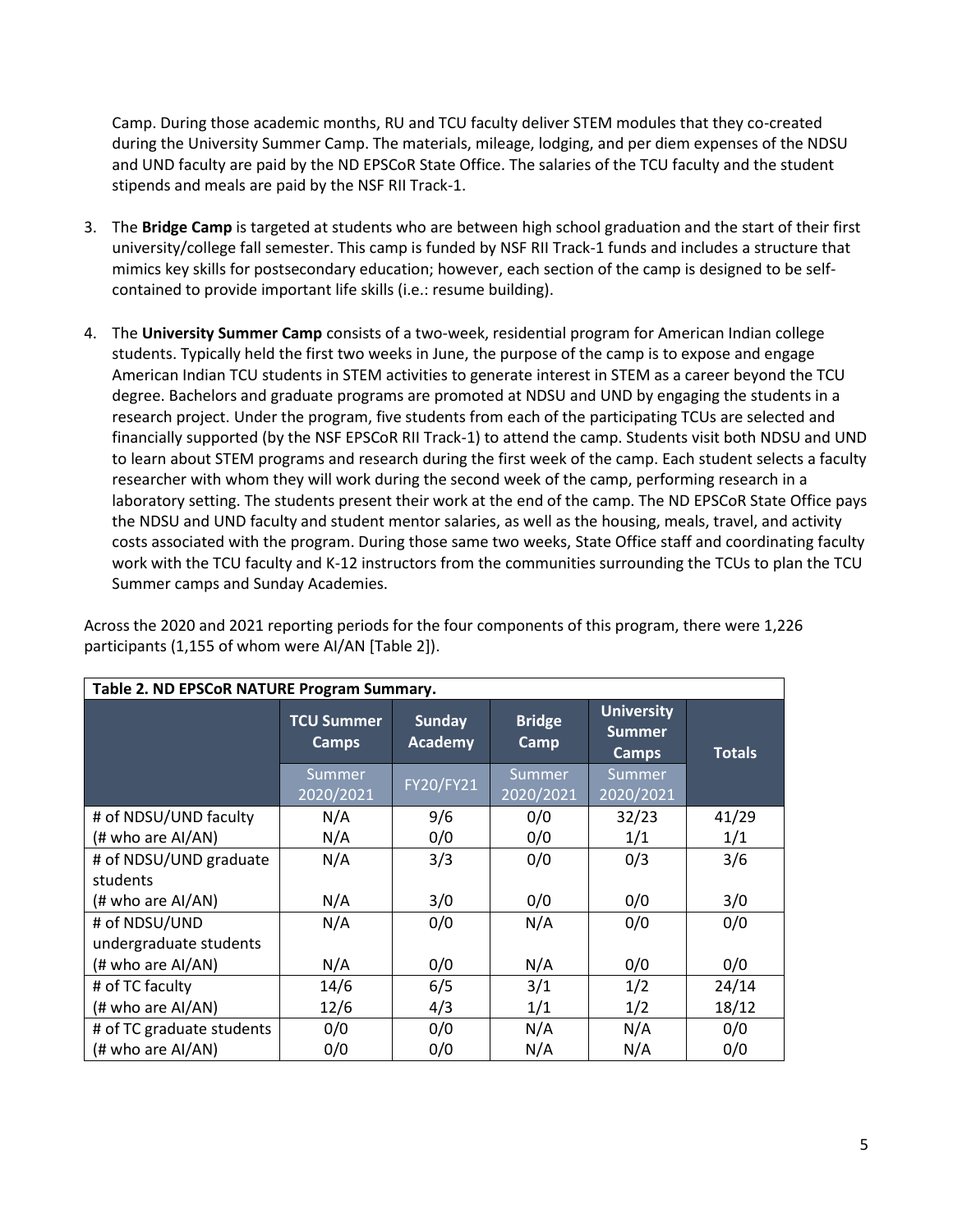| # of TC undergraduate                                         | 6/0     | 3/0       | N/A  | N/A   | 9/0       |  |
|---------------------------------------------------------------|---------|-----------|------|-------|-----------|--|
| students                                                      |         |           |      |       |           |  |
| (# who are AI/AN)                                             | 4/0     | 2/0       | N/A  | N/A   | 6/0       |  |
| # of support staff                                            | 22/6    | 3/4       | 6/4  | 5/0   | 36/14     |  |
| (# who are AI/AN)                                             | 19/6    | 3/4       | 4/4  | 3/0   | 29/14     |  |
| # of participants                                             | 145/117 | 455*/429* | 20/3 | 13/16 | 633*/565* |  |
| (# who are AI/AN)                                             | 138/110 | 431*/397* | 19/3 | 13/16 | 601*/526* |  |
| AI/AN = American Indian / Alaskan Native                      |         |           |      |       |           |  |
| *Numbers include multiple engagements for single participants |         |           |      |       |           |  |

*Particpating Institution STEM Seed Funding -* To support the efforts of institutions of higher education across the state to increase their STEM research and education capacity, the ND EPSCoR State Office currently offers support in these specific areas: 1) Equipment; 2) Equipment repair; 3) Undergraduate research; 4) Seed awards for faculty to collect preloiminary data for the preparation of *federal* STEM proposals; 5) External proposal review for large, collaborative and interdisciplinary STEM efforts; 6) Seed awards for faculty and students to engage K-12 in STEM outreach activities; and, 7) Development of online/virtual modules for STEM courses; 8) Seed award for community-based STEM research; and 9) Electronic STEM data sets.

Personnel at all 11 ND EPSCoR participating institutions (Figure 1) are eligible to compete for these funds. With the exception of two TCUs, where the same faculty member submitted multiple proposals in a single year, 100% of the proposals from the MCU, PUIs, and TCUs have been funded since this program began in 2020. This amounts to approximately 26.3% of the total available funding, with the remainder split almost equally between the RUs (Figure 2).

The EPSCoR State Office offers this support to institutions statewide to increase STEM faculty capacity and competitiveness; educate the next generation of STEM workers, educators, and researchers; and increase the value that ND citizens place on the STEM ecosystem and economy. For



**Figure 2. ND EPSCoR State Office funded STEM grants by location (FY20-21; fiscal years award were made). \*The shading on each beaker represents the percentage of awards funded on each campus.**

more information about these ND EPSCoR State Office programs, visit [www.ndepscor.ndus.edu.](http://www.ndepscor.ndus.edu/)

# **ND EPSCoR State Office Administration of Externally Funded Awards**

The ND EPSCoR State Office administers two federally funded awards/cooperative agreements focused on building and broadening STEM research capacity throughout ND:

1. **New Discoveries in the Advanced Interface of Computation, Engineering, and Science (ND-ACES)**: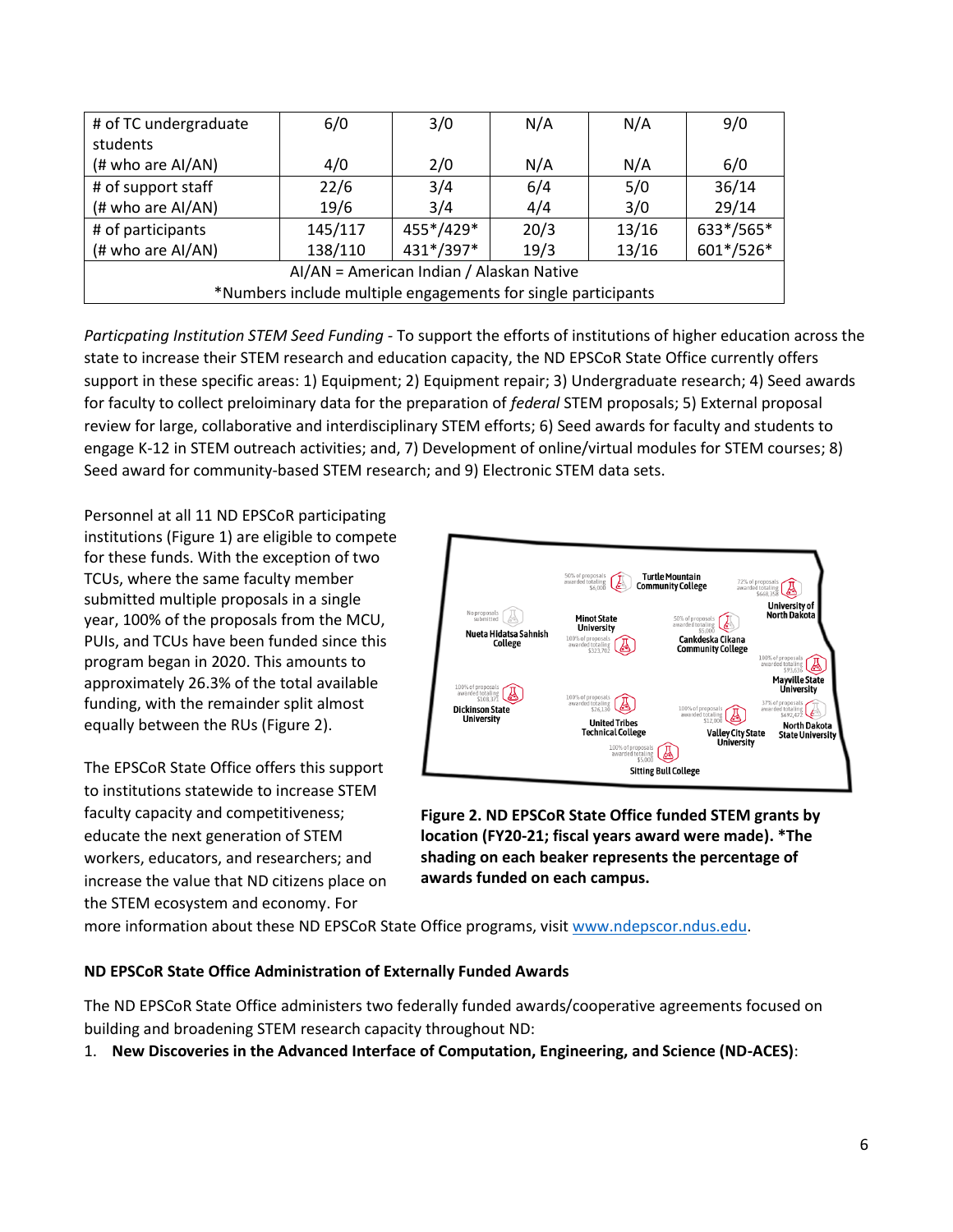Expands and broadens ND's capacity in biosciences research, workforce development, outreach, and public education. This is a five-year (2020-2025) \$20M National Science Foundation (NSF) Research Infrastructure Improvement (RII) Track-1 cooperative agreement.<sup>2</sup>

The bioscience research of this agreement is accomplished by the collaborative efforts of researchers within the ND-ACES Center for Cellular Biointerfaces in Science and Engineering (CCBSE)<sup>3</sup>. The CCBSE has three pillars of scientific inquiry: materials design at biointerfaces; cellular systems at materials interface; and computation, machine learning, and predictive modeling. The CCBSE is also linked to the ND-ACES outreach arm, PROmoting Sustainable Partnerships in Education and Research (PROSPER)<sup>4</sup>; especially in the development of STEM pathways for students. This cooperative agreement will be active through June 30, 2025. In its Year 1 Annual Report filed with NSF on April 1, 2020, ND-ACES included 119 participants, 50 of whom were students. Twenty-two external engagements have been conducted involving 609 event attendees, of which 217 were underrepresented K-12 minority students. There were 13 publications and 22 faculty and student presentations. Collaborations within the state totaled 23 at four institutions. Other domestic collaborations totaled 21 at 15 institutions. Twelve external proposals totaling \$14,368,361 had been submitted. One new faculty (UND) has already been hired under this award. A second new faculty (NDSU) will be hired during Year 2.

2. **Cultivating Indigenous Research Communities for Leadership in Education and STEM (CIRCLES) Alliance:** Addresses the underrepresentation of American Indian students in STEM disciplines and within the STEM workforce by working within tribal communities to determine STEM education needs. This \$185,330 NSF collaborative research planning grant (2020-2022) is part of a \$770,143 six-state alliance. The other EPSCoR states involved in this effort are Idaho, Montana (prime institution), New Mexico, South Dakota, and Wyoming. The CIRCLES Alliance states are home to 19 TCUs and span 49 tribes/nations. The shared vision for the Alliance is to increase the number of AI/AN students who enter and persist in STEM-related fields and to become a leader in advancing AI/AN preparation and success. The ND EPSCoR State Office also serves as the backbone organization for the Alliance.

The state office carries out its mission by partnering with 11 institutions of higher education in the North Dakota to build STEM capacity via partnerships, collaborations, subawards, and grants to institutions of higher education in the North Dakota (Figure 1). Five of the institutions are tribal colleges/universities (TCUs) that belong to the North Dakota Association of Tribal Colleges (NDATC: Candeska Cikana Community College, Nueta Hidatsa Community College, Sitting Bull College, Turtle Mountain Community College, and United Tribes Technical College) and six of the institutions belong to the North Dakota University System (NDUS: three primarily undergraduate institutions [PUIs: Dickinson State University, Mayville State University, and Valley City State University], one mater's college/university [MCU: Minot State University], and two research universities [RUs: North Dakota State University and University of North Dakota]). The next section describes each of those 11 participating institutions.

<sup>4</sup> PROmoting Sustainable Partnerships in Education and Research (PROSPER) website:

l

<sup>2</sup> North Dakota became EPSCoR eligible in 1985 and received its first NSF EPSCoR award in 1986, and since that time North Dakota has been continually funded by NSF and continuously funded by North Dakota for the RII Track-1 cooperative agreement. <sup>3</sup> Center for Cellular Biointerfaces in Science and Engineering (CCBSE) website:

[https://www.ndepscor.ndus.edu/ndepscorprograms/track\\_1\\_nd\\_aces\\_prime\\_institution\\_ndsu\\_2020\\_2025/center\\_for\\_cellular\\_biointerf](https://www.ndepscor.ndus.edu/ndepscorprograms/track_1_nd_aces_prime_institution_ndsu_2020_2025/center_for_cellular_biointerfaces_in_science_and_engineering/) aces in science and engineering/

[https://www.ndepscor.ndus.edu/ndepscorprograms/track\\_1\\_nd\\_aces\\_prime\\_institution\\_ndsu\\_2020\\_2025/promoting\\_sustainable\\_part](https://www.ndepscor.ndus.edu/ndepscorprograms/track_1_nd_aces_prime_institution_ndsu_2020_2025/promoting_sustainable_partnerships_in_education_and_research/) nerships in education and research/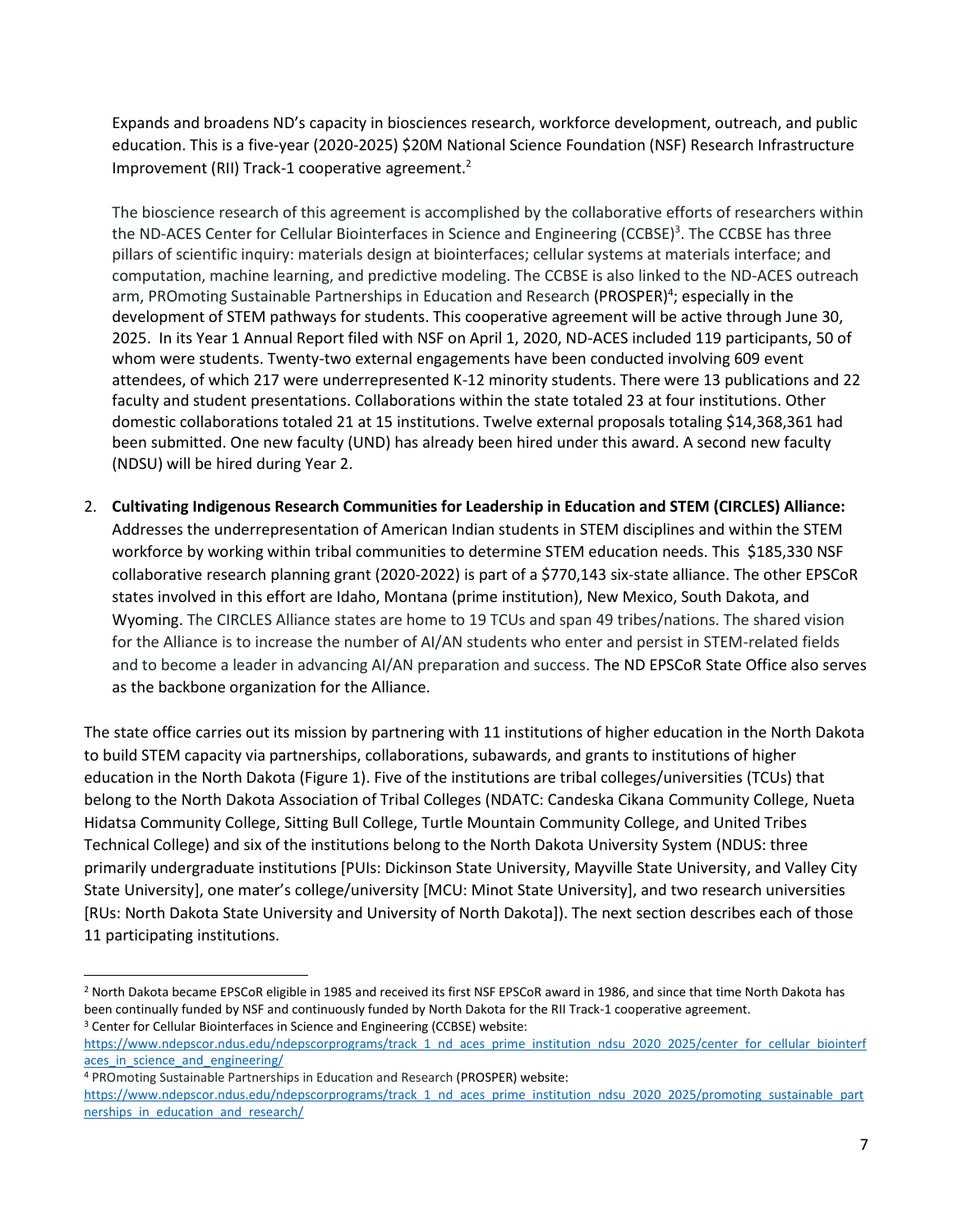# **Demographics and STEM Programs at EPSCoR Participating Institutions with the North Dakota Association of Tribal Colleges (NDATC) and North Dakota University System (NDUS)**

# The Tribal Colleges/Universities (TCUs)

The five TCUs in North Dakota (Figure 1and Table 3) were established between 1969 and 1973. With the exception of United Tribes Technical College (UTTC), each of them is located on a reservation. UTTC, located in Bismarck, was chartered by all of the tribes in North Dakota. The TCUs were created to provide culturallyresponsive programs designed to meet the needs of tribal students and to be catalysts of cultural and socioeconomic revitalization for their communities. Although research was not part of the original vision of the TCUs, they began to engage in research as opportunities arose. The amount of research activity has risen steadily since the 1990s, when federal agencies and private foundations began funding STEM capacity-building programs and research at the TCUs. The research conducted at TCUs has always involved students and has always focused on projects that benefit the TCUs' constituent communities.

Beginning in 2014, ND EPSCoR's NSF RII Track-1 cooperative agreement, INSPIRE-ND, included TCU research participants in the research component of those agreements, as well as the outreach component. The current (2020-2025) NSF RII Track-1 agreement[, ND-ACES,](https://www.ndepscor.ndus.edu/ndepscorprograms/track-1-nd-aces-prime-institution-ndsu/) also includes TCU, PUI, and MCU research participants.

|                                                                  |                                                                                                                                                                            |                                                              |                                                            | Table 3. Demographics and STEM Programs of the Five TCUs.<br>This table and subsequent updates are posted here.) |  |  |  |  |  |
|------------------------------------------------------------------|----------------------------------------------------------------------------------------------------------------------------------------------------------------------------|--------------------------------------------------------------|------------------------------------------------------------|------------------------------------------------------------------------------------------------------------------|--|--|--|--|--|
| Cankdeska Cikana<br><b>Community</b><br><b>College</b><br>(CCCC) | <b>Nueta Hidatsa</b><br><b>Turtle Mountain</b><br><b>Sitting Bull</b><br><b>Sahnish College</b><br><b>College</b><br><b>Community College</b><br>(NHSC)<br>(TMCC)<br>(SBC) |                                                              | <b>United Tribes</b><br><b>Technical College</b><br>(UTTC) |                                                                                                                  |  |  |  |  |  |
|                                                                  |                                                                                                                                                                            | <b>CAMPUS DEMOGRAPHICS</b>                                   |                                                            |                                                                                                                  |  |  |  |  |  |
| Location:<br>Ft. Totten, ND                                      | Location:<br>New Town, ND                                                                                                                                                  | Location:<br>Ft. Yates, ND<br>McLaughlin, SD<br>Mobridge, SD | Location:<br>Belcourt, ND                                  | Location:<br>Bismarck, ND                                                                                        |  |  |  |  |  |
| President:<br>Dr. Cynthia<br>Lindquist                           | President:<br>Dr. Twyla Baker                                                                                                                                              | President:<br>Dr. Laurel<br>Vermillion                       | President:<br>Dr. Donna Brown                              | President:<br>Dr. Leander<br>McDonald                                                                            |  |  |  |  |  |
| <b>Total Enrollment:</b><br>293                                  | <b>Total Enrollment:</b><br>252                                                                                                                                            | <b>Total Enrollment:</b><br>405                              | <b>Total Enrollment:</b><br>826                            | <b>Total Enrollment:</b><br>528                                                                                  |  |  |  |  |  |
| Student/faculty<br>ratio: 6 to 1                                 | Student/faculty<br>ratio: 9 to 1                                                                                                                                           | Student/faculty<br>ratio: 9 to 1                             | Student/faculty<br>ratio: 10 to 1                          | Student/faculty<br>ratio: 8 to 1                                                                                 |  |  |  |  |  |
| by state of<br>residency:<br>in-state:                           | by state of<br>residency:<br>in-state:                                                                                                                                     | by state of<br>residency:<br>in-state:                       | by state of<br>residency:<br>in-state:                     | by state of<br>residency:<br>in-state:                                                                           |  |  |  |  |  |
| 100%<br>out-of-state:                                            | 99.5%<br>out-of-state:                                                                                                                                                     | 55%<br>out-of-state:                                         | 100%<br>out-of-state:                                      | 54%<br>out-of-state:                                                                                             |  |  |  |  |  |
| 0%                                                               | 0.05%                                                                                                                                                                      | 45%                                                          | 0%                                                         | 46%                                                                                                              |  |  |  |  |  |
| by ethnicity:<br>American Indian:<br>88%<br>Asian:               | by ethnicity:<br>American<br>Indian:<br>82%                                                                                                                                | by ethnicity:<br>American Indian:<br>90%<br>Asian:           | by ethnicity:<br>American Indian:<br>96%<br>Asian:         | by ethnicity:<br>American Indian:<br>91%<br>Asian:                                                               |  |  |  |  |  |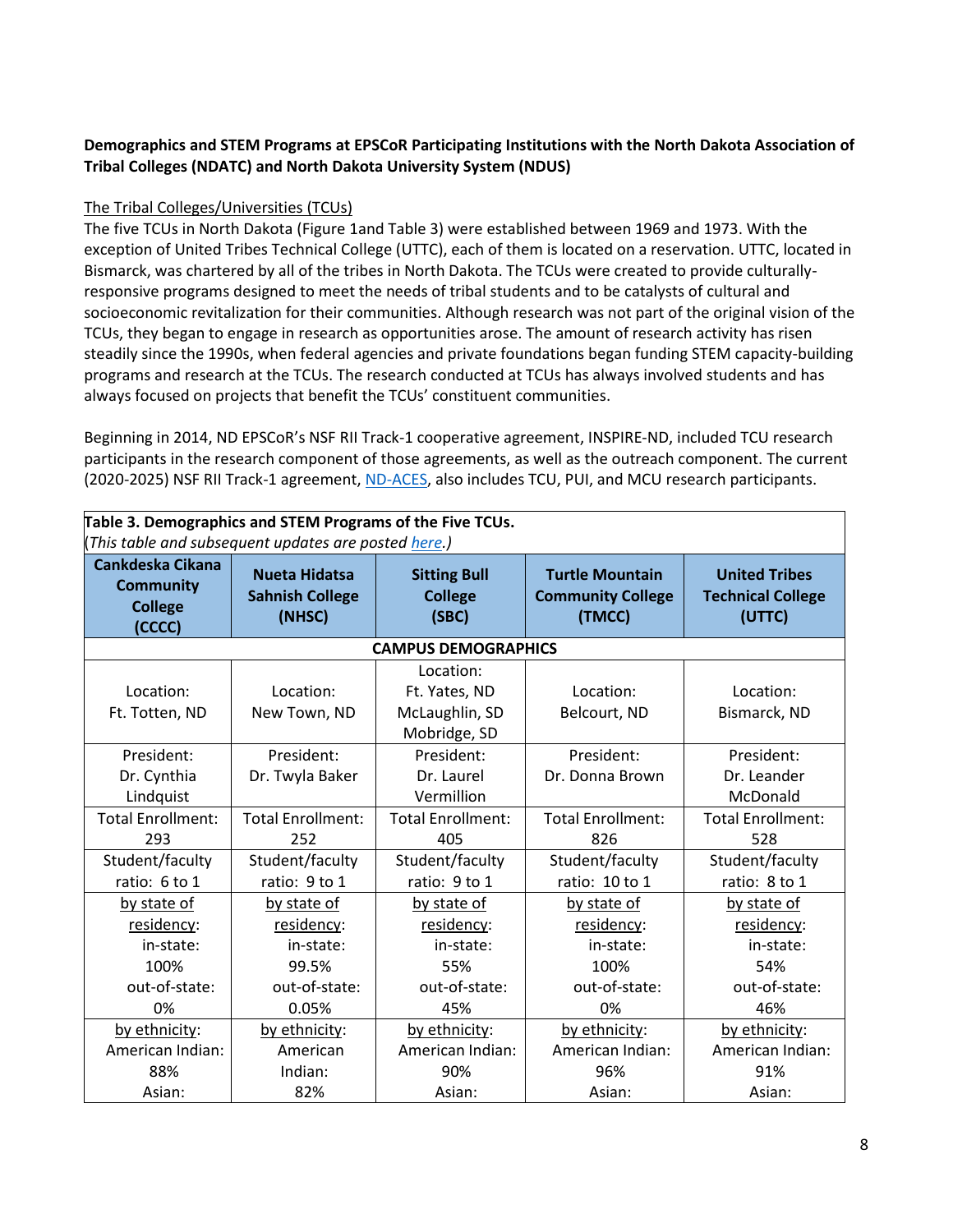| 0%                      | Asian:                     | 0%                               | 0%                                                        | 0%                      |
|-------------------------|----------------------------|----------------------------------|-----------------------------------------------------------|-------------------------|
| <b>Black or African</b> | 0%                         | <b>Black or African</b>          | <b>Black or African</b>                                   | <b>Black or African</b> |
| American:               | <b>Black or African</b>    | American:                        | American:                                                 | American:               |
| 1%                      | American:                  | 0%                               | 0%                                                        | 3%                      |
| Hispanic/Latino:        | 2%                         | Hispanic/Latino:                 | Hispanic/Latino:                                          | Hispanic/Latino:        |
| 1%                      | Hispanic/Latino:           | 0%                               | 1%                                                        | 0%                      |
| White:                  | 6%                         | White:                           | White:                                                    | White:                  |
| 9%                      | White:                     | 9%                               | 3%                                                        | 5%                      |
| Two or more             | 6%                         | Two or more                      | Two or more                                               | Two or more             |
| races:                  | Two or more                | races:                           | races:                                                    | races:                  |
| 0%                      | races:                     | 0%                               | 0%                                                        | 0%                      |
|                         | 5%                         |                                  |                                                           |                         |
| by gender:              | by gender:                 | by gender:                       | by gender:                                                | by gender:              |
| female: 65%             | female: 67%                | female: 68%                      | female: 60%                                               | female: 64%             |
| male: 35%               | male: 33%                  | male: 32%                        | male: 40%                                                 | male: 36%               |
| by age:                 | by age:                    | by age:                          | by age:                                                   | by age:                 |
| 24 or under: 53%        | 24 or under: 51%           | 24 or under: 42%                 | 24 or under: 60%                                          | 24 or under: 51%        |
| 25 and over: 47%        | 25 and over: 48%           | 25 and over: 57%                 | 25 and over: 40%                                          | 25 and over: 49%        |
|                         |                            | <b>NUMBER OF DEGREE PROGRAMS</b> |                                                           |                         |
| Certificate level       | Certificate level          | Certificate level                | Certificate level                                         | Certificate level       |
| 3                       | 8                          | 10                               | 13                                                        | 5                       |
| Associate level         | Associate level            | Associate level                  | Associate level                                           | Associate level         |
| 18                      | 12                         | 18                               |                                                           | 15                      |
|                         |                            |                                  | 11                                                        |                         |
| Bachelor's level        | Bachelor's level           | Bachelor's level                 | Bachelor's level                                          | Bachelor's level        |
| none                    | 3                          | $\overline{7}$                   | 3                                                         | 3                       |
| Graduate level          | Graduate level             | Graduate level                   | Graduate level                                            | Graduate level          |
| none                    | none                       | 3                                | none                                                      | none                    |
|                         |                            |                                  | FIVE LARGEST STEM PROGRAMS AND NUMBER OF STUDENTS/PROGRAM |                         |
| Nat. Res. Man. AS       | Pre-Engineer AS            | Environ. Studies                 | Gen. Science AS                                           | Environ. Sci. AS        |
| 2                       | 12                         | AS                               | 32                                                        | 13                      |
|                         |                            | 9                                |                                                           |                         |
| Pre-Engineer AS         | Environ.                   | Environ. Studies                 | Pre-Engineer AS                                           | Environ. Sci. BS        |
| 5                       | StudiesAS                  | <b>BS</b>                        | 6                                                         | 6                       |
|                         | $\overline{7}$             | 5                                |                                                           |                         |
| Computer Sci. AS        | Science AS                 | Info. Tech. AS                   | Pre-Environ. Sci. AS                                      | Pre-Engineer AS         |
| 1                       | 5                          | 10                               | $\mathbf{1}$                                              | 9                       |
| Environ. Sci. AS        |                            |                                  |                                                           |                         |
| program                 | Environ. Sci. BS           | Pre-Engineer AS                  | <b>Biology AS</b>                                         | none                    |
| furloughed              | 5                          | 3                                | 0                                                         | <b>NA</b>               |
|                         |                            | Environ. Studies                 |                                                           |                         |
| none                    |                            |                                  |                                                           |                         |
| <b>NA</b>               | <b>Mathematics AS</b><br>1 | <b>MS</b>                        | Chemistry AS<br>0                                         | none<br><b>NA</b>       |

# The Primarily Undergraduate Institutions (PUIs) and Master's College/University (MCU)

The three (PUIs and one MCU [Figure 1 and Table 4] were established between 1889 and 1918. Originally called "normal schools," they were created to produce K-12 teachers for schools in ND, and they each continue to have robust education departments that attract large numbers of students. Over the years, these campuses have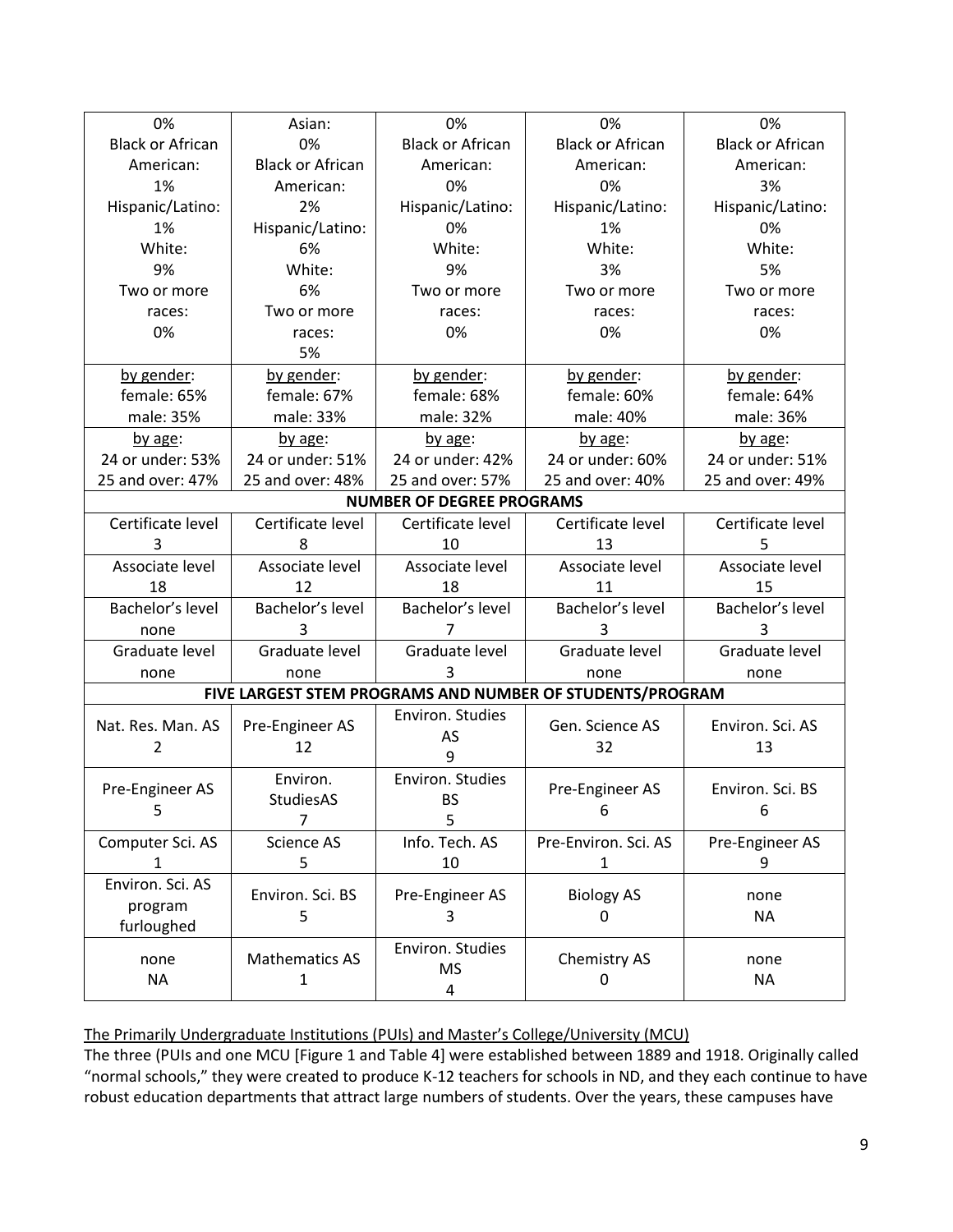added departments and degree programs in STEM and many other areas. In addition, they produce education majors in STEM fields, thereby helping fulfill STEM workforce needs in the local communities. While some STEM faculty at the PUIs and MCU started conducting STEM research in the 1980s, research really increased in the 1990s, when faculty and administrators began to see the value of adding research to undergraduate STEM education. To continue that trend, ND EPSCoR's NSF 2014 RII Track-1 cooperative agreement included seed award funding for PUI and MCU research participants and the 2020 RII Track-1 researchers specifically named at each institiutuon as senior personnel.

| Table 4. Demographics and STEM Programs of the three PUIs and one MCU. |  |  |  |  |
|------------------------------------------------------------------------|--|--|--|--|
| This table and subsequent updates are posted here.                     |  |  |  |  |
|                                                                        |  |  |  |  |

| <b>Dickinson State</b>   | <b>Mayville State</b>      | <b>Minot State</b>       | <b>Valley City State</b> |  |
|--------------------------|----------------------------|--------------------------|--------------------------|--|
| <b>University</b>        | <b>University</b>          | <b>University</b>        | <b>University</b>        |  |
| (DSU, a PUI)             | (Mayville State, a PUI)    | (Minot State, an MCU)    | (VCSU, a PUI)            |  |
|                          | <b>CAMPUS DEMOGRAPHICS</b> |                          |                          |  |
| Location:                | Location:                  | Location:                | Location:                |  |
| Dickinson, ND            | Mayville, ND               | Minot, ND                | Valley City, ND          |  |
| President:               | President:                 | President:               | President:               |  |
| Stephen Easton, J.D.     | Dr. Brian Van Horn         | Dr. Steven Shirley       | Dr. Alan LaFave          |  |
| <b>Total Enrollment:</b> | <b>Total Enrollment:</b>   | <b>Total Enrollment:</b> | <b>Total Enrollment:</b> |  |
| 1441                     | 1168                       | 2920                     | 1953                     |  |
| Student/faculty ratio:   | Student/faculty ratio:     | Student/faculty ratio:   | Student/faculty ratio:   |  |
| 13 to 1                  | 13 to 1                    | 11 to 1                  | 13 to 1                  |  |
| by state of residency:   | by state of residency:     | by state of residency:   | by state of residency:   |  |
| in-state:                | in-state:                  | in-state:                | in-state:                |  |
| 60%                      | 61%                        | 79%                      | 74%                      |  |
| out-of-state:            | out-of-state:              | out-of-state:            | out-of-state:            |  |
| 34%                      | 49%                        | 21%                      | 24%                      |  |
| by ethnicity:            | by ethnicity:              | by ethnicity:            | by ethnicity:            |  |
| American Indian:         | American Indian:           | American Indian:         | American Indian:         |  |
| 1%                       | 1%                         | 1%                       | 1%                       |  |
| Asian:                   | Asian:                     | Asian:                   | Asian:                   |  |
| 1%                       | 2%                         | 1%                       | 1%                       |  |
| <b>Black or African</b>  | <b>Black or African</b>    | <b>Black or African</b>  | <b>Black or African</b>  |  |
| American:                | American:                  | American:                | American:                |  |
| 4%                       | 6%                         | 4%                       | 2%                       |  |
| Hispanic/Latino:         | Hispanic/Latino:           | Hispanic/Latino:         | Hispanic/Latino:         |  |
| 6%                       | 6%                         | 8%                       | 5%                       |  |
| White:                   | White:                     | White:                   | White:                   |  |
| 79%                      | 81%                        | 70%                      | 85%                      |  |
| Two or more races:       | Two or more races:         | Two or more races:       | Two or more races:       |  |
| 3%                       | 4%                         | 6%                       | 4%                       |  |
| Nonresident Alien:       | Nonresident Alien:         | Nonresident Alien:       | Nonresident Alien:       |  |
| 3%                       | 7%                         | 9%                       | 2%                       |  |
| by gender:               | by gender:                 | by gender:               | by gender:               |  |
| female: 59%              | female: 62%                | female: 62%              | female: 60%              |  |
| male: 41%                | male: 38%                  | male: 38%                | male: 40%                |  |
| by age:                  | by age:                    | by age:                  | by age:                  |  |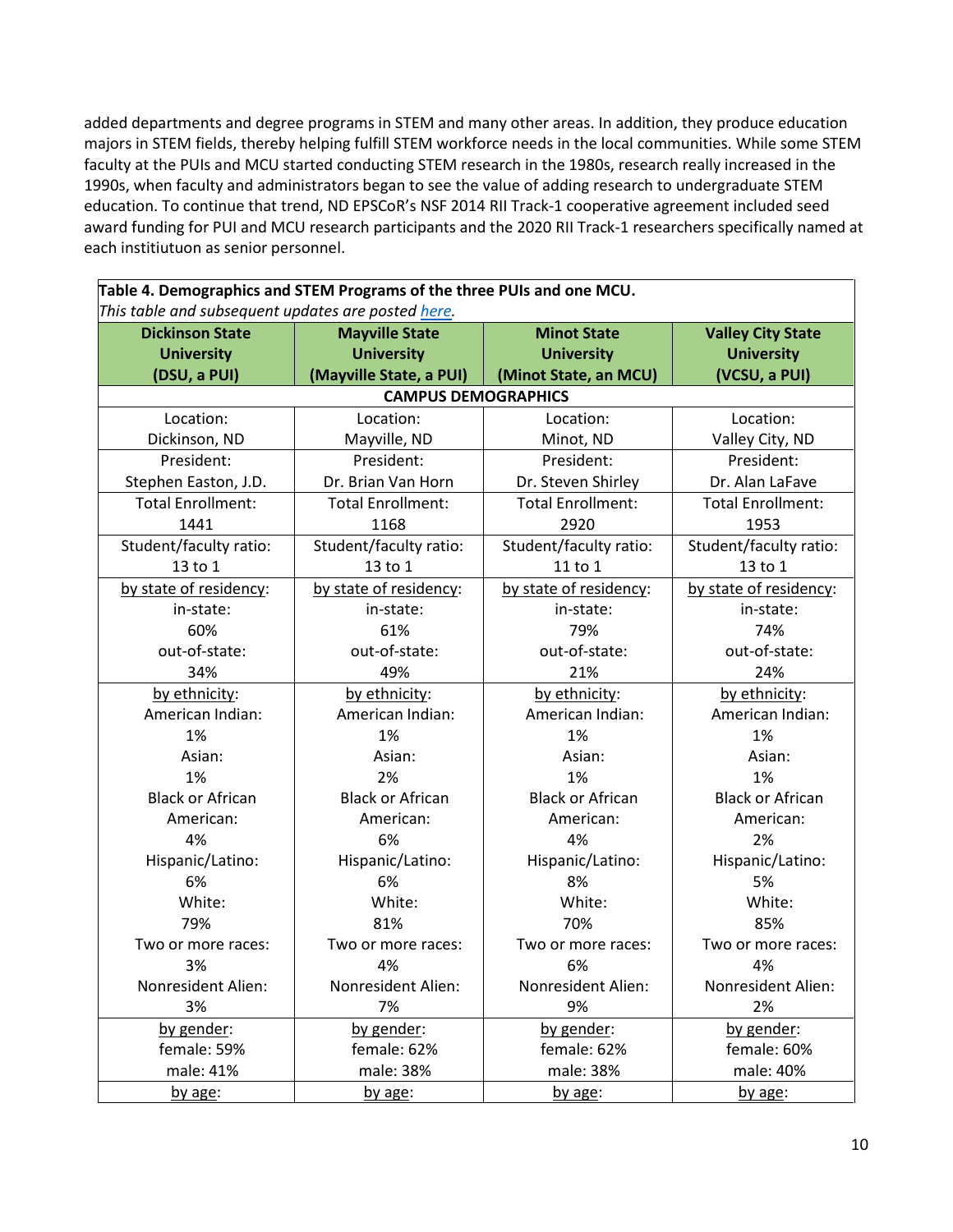| 24 or under: 79%             | 24 or under: 70%                                          | 24 or under: 77%             | 24 or under: 75%             |  |
|------------------------------|-----------------------------------------------------------|------------------------------|------------------------------|--|
| 25 and over: 21%             | 25 and over: 30%                                          | 25 and over: 23%             | 25 and over: 25%             |  |
|                              | <b>NUMBER OF DEGREE PROGRAMS</b>                          |                              |                              |  |
| Certificate level            | Certificate level                                         | Certificate level            | Certificate level            |  |
| 6                            |                                                           |                              |                              |  |
| Associate level              | Associate level                                           | Associate level              | Associate level              |  |
|                              |                                                           |                              |                              |  |
| <b>Bachelor level</b>        | <b>Bachelor level</b>                                     | <b>Bachelor level</b>        | Bachelor level               |  |
| 52                           | 34                                                        | 56                           | 38                           |  |
| Graduate level               | Graduate level                                            | Graduate level               | Graduate level               |  |
|                              |                                                           | 8                            |                              |  |
| <b>Graduate Certificates</b> | <b>Graduate Certificates</b>                              | <b>Graduate Certificates</b> | <b>Graduate Certificates</b> |  |
| 0                            |                                                           |                              |                              |  |
|                              | FIVE LARGEST STEM PROGRAMS AND NUMBER OF STUDENTS/PROGRAM |                              |                              |  |
| <b>Biology BS</b>            | <b>Biology BS</b>                                         | <b>Mathematics BS</b>        | Fish & Wildlife Man. BS      |  |
| 62                           | 33                                                        | 11                           | 73                           |  |
| <b>Computer Science BS</b>   | <b>Mathematics BS</b>                                     | <b>Biology BS</b>            | <b>Health Science BS</b>     |  |
| 18                           | 32                                                        | 123                          | 52                           |  |
| Comp. Tech Mgmt BS           | Chemistry BS                                              | Chemistry BS                 | <b>Biology BA/BS</b>         |  |
| 10                           |                                                           | 40                           | 20                           |  |
| <b>Mathematics BS</b>        | <b>Computer Science BS</b>                                | Geology BS                   | Software Eng. BA/BS          |  |
| 6                            |                                                           | 15                           | 15                           |  |
| Environ. Science BS          | none                                                      | Comp. Science BS             | Comp. Info. Sys. BA/BS       |  |
|                              |                                                           | 65                           | 14                           |  |

# The Research Universities (RUs)

The two RUs were founded in 1883 and 1890 [Figure 1 and Table 5]. As North Dakota's public land-grant research university, the role of North Dakota State University (NDSU) included an emphasis on agricultural programs and a network of agricultural research extension centers throughout the state. Whereas the University of North Dakota (UND) was founded as a liberal arts university, including North Dakota's schools of medicine and law. From the beginning, both RUs' goals included research and teaching in service of the entire state.

| Table 5. Demographics and STEM Programs of the two RUs.                   |                                      |  |  |  |
|---------------------------------------------------------------------------|--------------------------------------|--|--|--|
| This table and subsequent updates are posted here.                        |                                      |  |  |  |
| <b>North Dakota State University</b><br><b>University of North Dakota</b> |                                      |  |  |  |
|                                                                           | <b>CAMPUS DEMOGRAPHICS</b>           |  |  |  |
| Location: Fargo, ND                                                       | Location: Grand Forks, ND            |  |  |  |
| Dr. Dean Bresciani                                                        | President: Dr. Andrew Armacost       |  |  |  |
| Total Enrollment: 12,846                                                  | Total Enrollment: 13,615             |  |  |  |
| Student/faculty ratio: 16 to 1                                            | Student/faculty ratio: 17 to 1       |  |  |  |
| by state of residency:                                                    | by state of residency:               |  |  |  |
| in-state: 42%                                                             | in-state: 34%                        |  |  |  |
| out-of-state: 58%                                                         | out-of-state: 66%                    |  |  |  |
| by ethnicity:                                                             | by ethnicity:                        |  |  |  |
| American Indian: 0.6%                                                     | American Indian: 1.5%                |  |  |  |
| Asian: 4.7%                                                               | Asian: 2%                            |  |  |  |
| <b>Black or African American: 3.2%</b>                                    | <b>Black or African American: 3%</b> |  |  |  |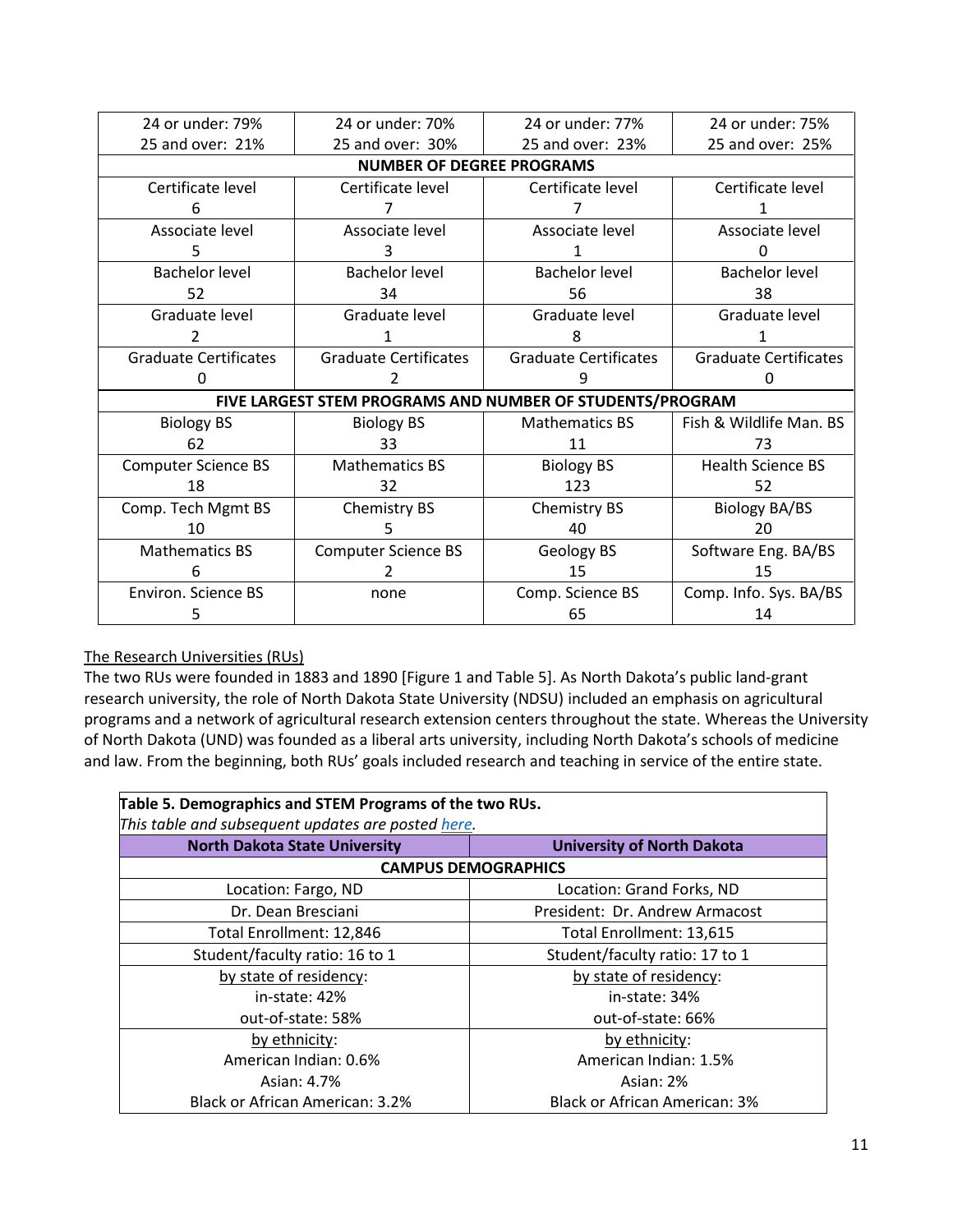| Hispanic/Latino: 2.8%              | Hispanic/Latino: 4%                                       |  |
|------------------------------------|-----------------------------------------------------------|--|
| White: 83.5%                       | White: 76%                                                |  |
| Two or more races: 3.6%            | Two or more races: 4%                                     |  |
| by gender:                         | by gender:                                                |  |
| female: 49%                        | female: 49%                                               |  |
| male: 51%                          | male: 51%                                                 |  |
| by age:                            | by age:                                                   |  |
| 24 or under: 83%                   | 24 or under: 65%                                          |  |
| 25 and over: 17%                   | 25 and over: 35%                                          |  |
|                                    | <b>NUMBER OF DEGREE PROGRAMS</b>                          |  |
| Certificate level undergrad: 6     | Certificate level undergrad: 36                           |  |
| Certificate level: graduate: 25    | Certificate level graduate: 26                            |  |
|                                    | Certificate level professional: 2                         |  |
| Associate level: 0                 | Associate level: 0                                        |  |
| Bachelor's level: 146              | Bachelor's level: 179                                     |  |
| Graduate level: 135                | Graduate level: 104                                       |  |
|                                    | Professional level: 2                                     |  |
|                                    | FIVE LARGEST STEM PROGRAMS AND NUMBER OF STUDENTS/PROGRAM |  |
| Mechanical Engineering: 797        | <b>Commercial Aviation: 1562</b>                          |  |
| <b>Biological Sciences: 458</b>    | <b>Mechanical Engineering: 654</b>                        |  |
| Computer Science: 453              | Biology: 449                                              |  |
| Civil Engineering: 366             | Civil Engineering: 355                                    |  |
| <b>Electrical Engineering: 278</b> | <b>Electrical Engineering: 331</b>                        |  |
|                                    |                                                           |  |

# **STEM Needs of the NDATC and NDUS Institutions**

Faculty and administrators at TCUs, PUIs, and MCU were asked to describe and prioritize the STEM needs on their campuses (Table 6 [TCU STEM needs] and Table 7 [PUI and MCU STEM needs}). Because STEM needs can change from year to year, the ND EPSCoR State Office periodically asks each institution to update its list of STEM needs.

| Table 6. STEM needs at the TCUs and their priority rankings (1=highest priority). |               |               |                |               |               |  |
|-----------------------------------------------------------------------------------|---------------|---------------|----------------|---------------|---------------|--|
| <b>STEM NEEDS</b>                                                                 | <b>CCCC</b>   | <b>NHSC</b>   | <b>SBC</b>     | <b>TMCC</b>   | <b>UTTC</b>   |  |
|                                                                                   | Feb.          | Feb.          | Jan.           | Feb.          | Feb.          |  |
| Date updated                                                                      | 2021          | 2021          | 2021           | 2021          | 2021          |  |
| Scholarships for junior and senior STEM undergrads                                | 13            | 3             | 4              | 12            | $\mathcal{P}$ |  |
| Tutoring for STEM students                                                        | 3             | 13            | 11             | 4             |               |  |
| More research opportunities for STEM faculty                                      | 6             | $\mathcal{P}$ | 7              | 6             |               |  |
| Summer bridge camp for graduating high school seniors                             | 12            | 11            | 12             | $\mathcal{P}$ | 8             |  |
| Transfer specialist at each campus                                                | 1             | 9             | 14             | 11            | 13            |  |
| K12 STEM outreach coordinator at each campus                                      | $\mathcal{P}$ | 4             | 13             | 10            | 9             |  |
| Release time for STEM faculty to conduct research                                 | 7             | 8             | 5              | 7             | 5             |  |
| Scholarships for graduate STEM students                                           | 14            | 14            | 3              | 14            | 10            |  |
| Research facilities and infrastructure development                                | 9             | 5             | $\mathfrak{D}$ | 1             | 3             |  |
| Grant writing and networking facilitation                                         | 8             | 6             | q              | 5             | 4             |  |
| K12 outreach activities                                                           | 4             |               | 10             | 3             | 11            |  |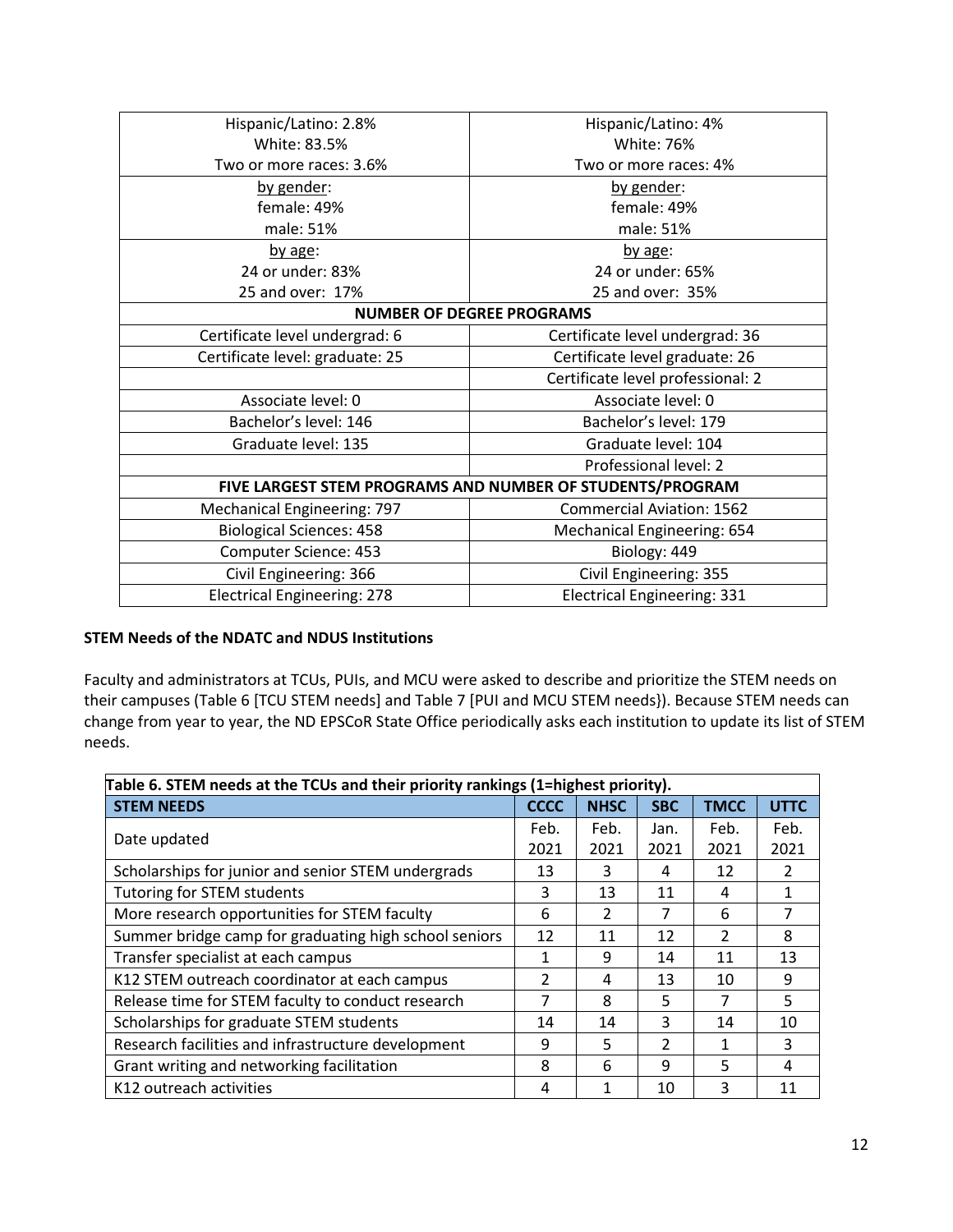| Renovating labs                   |  |  |  |
|-----------------------------------|--|--|--|
| Graduate student teaching interns |  |  |  |
| A sponsored programs office       |  |  |  |

| Table 7. STEM needs at the PUIs and MCU and their priority rankings (1=highest priority). |                          |                 |              |             |
|-------------------------------------------------------------------------------------------|--------------------------|-----------------|--------------|-------------|
| <b>STEM NEEDS</b>                                                                         | <b>DSU</b>               | <b>Mayville</b> | <b>Minot</b> | <b>VCSU</b> |
|                                                                                           | Dec.                     | Feb.            | Feb.         | Dec.        |
| Date updated                                                                              | 2020                     | 2021            | 2021         | 2020        |
| Scholarships for junior and senior STEM undergrads                                        |                          | 3               | 2            | 1           |
| <b>Tutoring for STEM students</b>                                                         | $\overline{\mathcal{L}}$ | 12              | 6            | 8           |
| More research opportunities for STEM faculty                                              | 5                        | $\mathbf{1}$    | 5            | 3           |
| Summer bridge camp for graduating high school seniors                                     |                          | 6               | 8            | 9           |
| Transfer specialist at each campus                                                        |                          | 14              | 14           | 12          |
| K12 STEM outreach coordinator at each campus                                              | 6                        | 8               | 11           | 10          |
| Release time for STEM faculty to conduct research                                         |                          | 5               | 1            | 5           |
| Scholarships for graduate STEM students                                                   |                          | 13              | 12           | 2           |
| Research facilities and infrastructure development                                        |                          | 4               | 3            | 7           |
| Grant writing and networking facilitation                                                 |                          | 11              | 9            | 8           |
| K12 outreach activities                                                                   | 1                        | 7               | 7            | 4           |
| Renovating labs                                                                           | 3                        | $\mathfrak{p}$  | 4            | 14          |
| Graduate student teaching interns                                                         | 4                        | 9               | 10           | 11          |
| A sponsored programs office                                                               | 7                        | 10              | 13           | 13          |

# **STEM Research at the NDATC and NDUS Institutions**

Although the main focus of the MCU/PUI/TCUs is teaching, many of the STEM faculty at those institutions also conduct research. In order to facilitate research collaborations and aid in proposal preparation, we are listing faculty research interests in this section (Table 8 [TCU faculty research and outreach interests], Table 9 [PUI and MCU faculty research and outreach interests], and Table 10 [RU faculty research and outreach interests]).

| Table 8. TCU STEM faculty research and outreach interests.                                      |                              |                                                |  |
|-------------------------------------------------------------------------------------------------|------------------------------|------------------------------------------------|--|
| This table and subsequent updates are posted here. If you would like to be added to this table, |                              |                                                |  |
| please complete this form.                                                                      |                              |                                                |  |
| <b>Campus</b>                                                                                   | <b>Faculty Name and</b>      | <b>Research/Outreach Interest</b>              |  |
|                                                                                                 | <b>Department</b>            |                                                |  |
| Cankdeska Cikana                                                                                | Michael Parker               | Mushroom biology and 3D printing               |  |
| <b>Community College</b>                                                                        | Pre-Engineering              |                                                |  |
|                                                                                                 | <b>Brent Voels</b>           | Molecular genetics, mushroom physiology, 3D    |  |
|                                                                                                 | Science                      | printing, and undergraduate research           |  |
| Nueta Hidatsa                                                                                   | Tanya Driver                 | <b>Environmental science</b>                   |  |
| Sahnish College                                                                                 | <b>Environmental Science</b> |                                                |  |
|                                                                                                 | Amber Finley                 | Environmental science                          |  |
|                                                                                                 | <b>Environmental Science</b> |                                                |  |
|                                                                                                 | Kerry Hartman                | Juneberry ecology, air quality, water quality, |  |
|                                                                                                 | <b>Environmental Science</b> | cellular systems, and K-12 outreach (NATURE)   |  |
|                                                                                                 | Israt Jahan                  | Computational algorithms and data mining       |  |
|                                                                                                 | Science                      |                                                |  |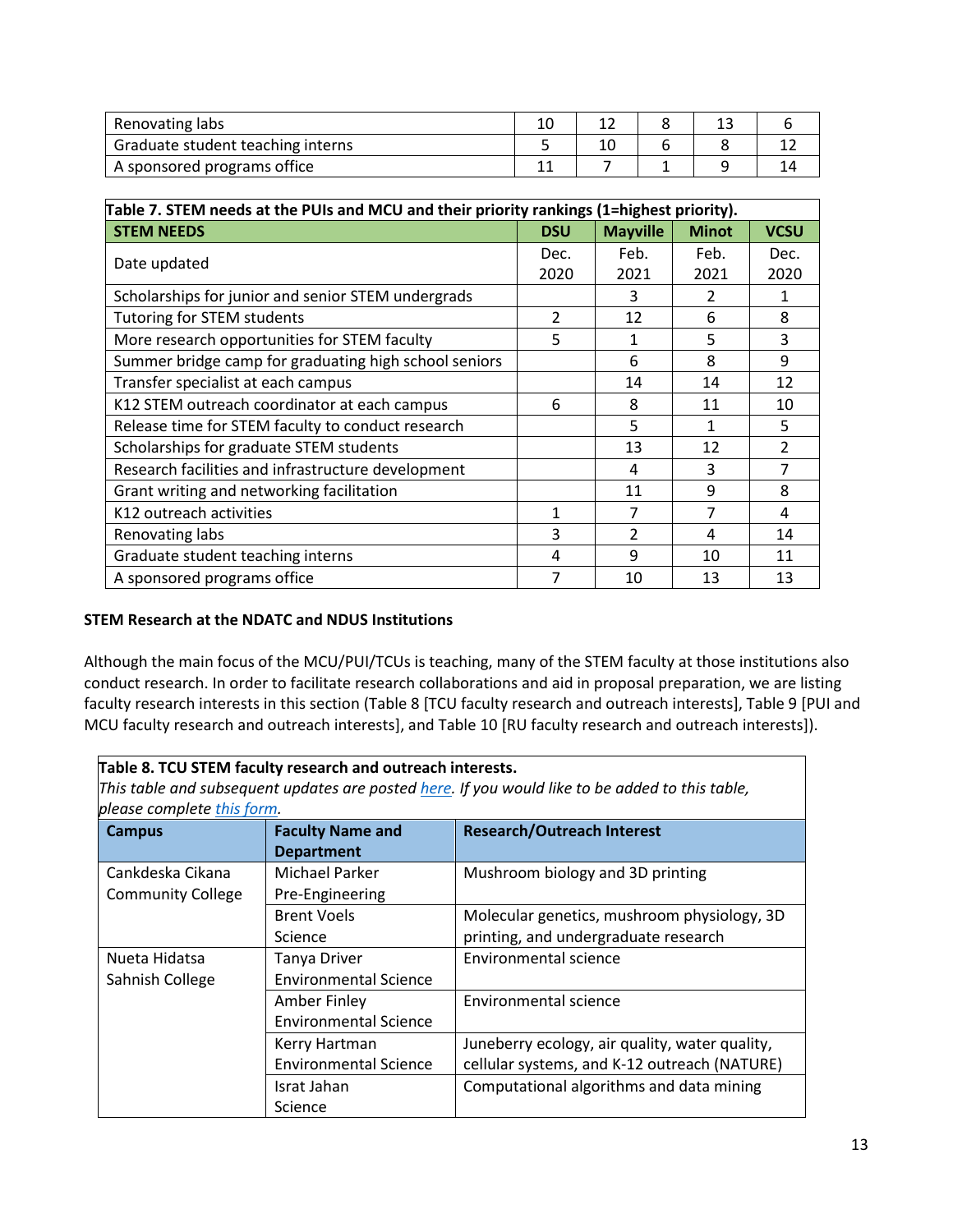| <b>Sitting Bull College</b> | Dan Buresh                   | General ecology, wetland ecology, aquatic          |
|-----------------------------|------------------------------|----------------------------------------------------|
|                             | <b>Environmental Science</b> | ecosystems, and environmental health               |
|                             | Gary Halvorson               | Soil chemistry, water quality, soil fertility, and |
|                             | <b>Environmental Science</b> | land reclamation                                   |
|                             | Joshua Mattes                | Robotics, physics, and engineering                 |
|                             | <b>Environmental Science</b> |                                                    |
|                             | Mafany Ndiva Mongoh          | Animal health/epidemiology, microbial ecology,     |
|                             | <b>Environmental Science</b> | climate change, and K-12 outreach (NATURE)         |
|                             | <b>Francis Onduso</b>        | Forest ecology, range ecology, riparian ecology,   |
|                             | <b>Environmental Science</b> | fire ecology, mycology, and genomics               |
|                             | Renae Schmitt                | General ecology, grassland ecology, avian          |
|                             | <b>Environmental Science</b> | ecology, and invasive species ecology              |
| <b>Turtle Mountain</b>      | <b>Austin Allard</b>         | Nondestructive testing, smart structures, 3D       |
| <b>Community College</b>    | Math, Engineering, and       | prining, and K-12 outreach (NATURE)                |
|                             | Science                      |                                                    |
|                             | Lyle Best                    | Human genetics                                     |
|                             | Math, Engineering, and       |                                                    |
|                             | Science                      |                                                    |
|                             | <b>Stacie Blue</b>           | Plant phenology and water quality                  |
|                             | <b>Natural Resources</b>     |                                                    |
|                             | Deborah Hunter               | Molecular genetics and water quality               |
|                             | Math, Engineering, and       |                                                    |
|                             | Science                      |                                                    |
| <b>United Tribes</b>        | Sajjad Abdullajintakam       | <b>Geology and Geochemistry</b>                    |
| <b>Technical College</b>    | <b>Environmental Science</b> |                                                    |
|                             | Alexa Azure                  | Environmental engineering                          |
|                             | Pre-engineering              |                                                    |
|                             | Alicia Andes-Buysse          | Wildlife ecologist                                 |
|                             | <b>Environmental Science</b> |                                                    |
|                             | Anna Bahnson (staff)         | STEM education and community outreach              |
|                             | <b>Environmental Science</b> |                                                    |
|                             | <b>Boampong Asare</b>        | <b>Statistics</b>                                  |
|                             | <b>Environmental Science</b> |                                                    |
|                             | Linda Black Elk              | ethnobotany                                        |
|                             | <b>Environmental Science</b> |                                                    |
|                             | <b>Emily Biggane</b>         | Environmental toxicology and cell biology          |
|                             | <b>Environmental Science</b> |                                                    |
|                             | <b>Gurjot Dhaliwal</b>       | Manufacturing of composites and polymers,          |
|                             | <b>Environmental Science</b> | computational modeling and materials testing       |
|                             | Jeremy Guinn                 | Wildlife biology                                   |
|                             | <b>Environmental Science</b> |                                                    |
|                             | Mandy Guinn                  | Bat ecology, population genetics, and K-12         |
|                             | <b>Environmental Science</b> | outreach (NATURE)                                  |
|                             | Dennis Lowman                | Cyber security                                     |
|                             | <b>Computer Information</b>  |                                                    |
|                             | Niranjan                     | <b>Physics and Applied Mathematics</b>             |
|                             | Warnakulasooriya             |                                                    |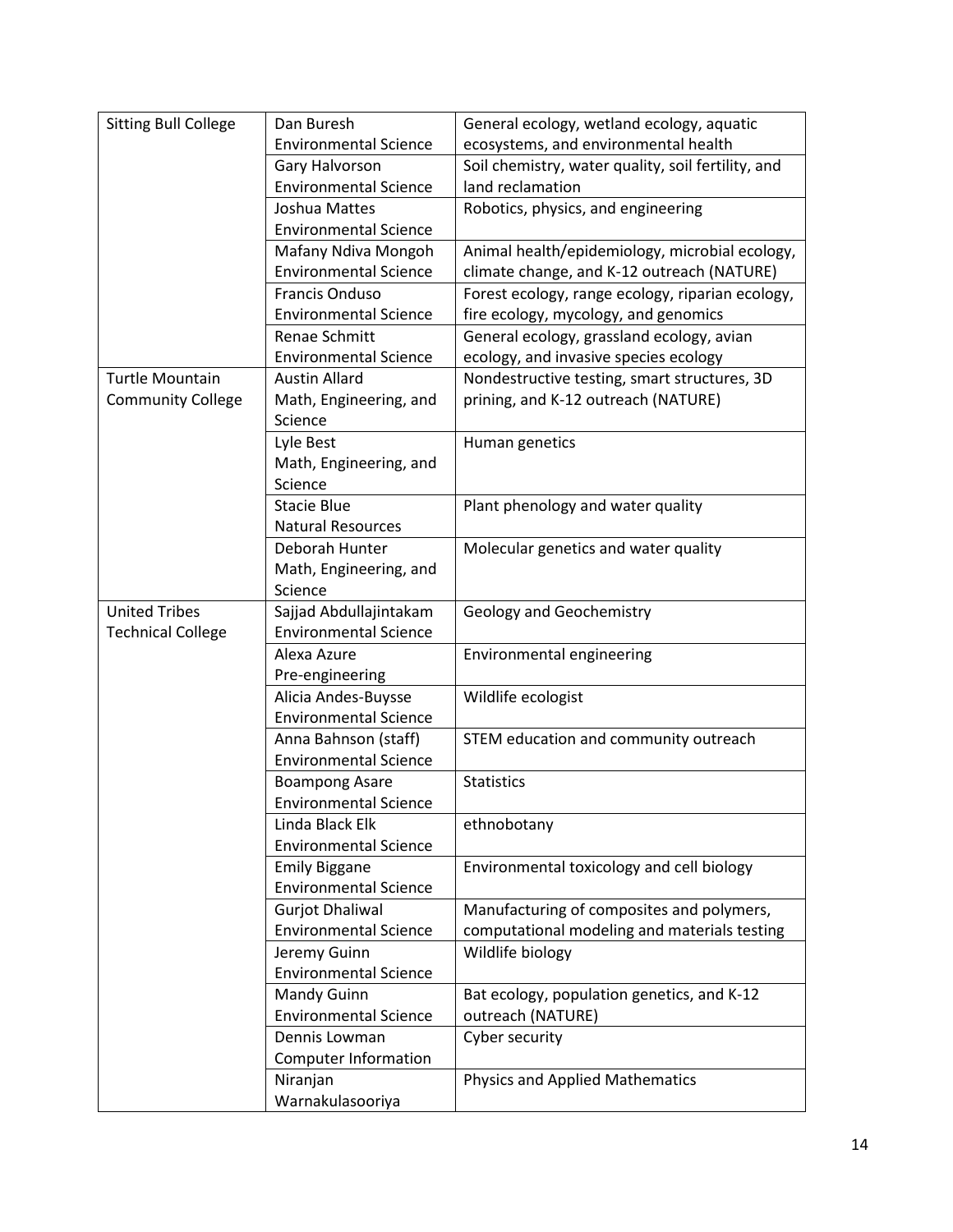|               | Math                                                               |                                                                                                 |
|---------------|--------------------------------------------------------------------|-------------------------------------------------------------------------------------------------|
|               | Table 9. PUI and MCU STEM faculty research and outreach interests. |                                                                                                 |
|               | please complete this form.                                         | This table and subsequent updates are posted here. If you would like to be added to this table, |
| <b>Campus</b> | <b>Faculty Name and Department</b>                                 | <b>Research/Outreach Interest</b>                                                               |
| Dickinson     | <b>Paul Barnhart</b>                                               | Wildlife biology, specifically bats                                                             |
| <b>State</b>  | <b>Biology</b>                                                     |                                                                                                 |
| University    | Katsu Ogawa                                                        | Computational modeling of nano-bio                                                              |
|               | Chemistry                                                          | interfaces to characterize nanomaterial                                                         |
|               |                                                                    | scaffolds with applications in biochemical                                                      |
|               |                                                                    | and biotechnological areas                                                                      |
|               | Shivangi Nangia                                                    | Chemistry, specifically theoretical physical                                                    |
|               | Chemistry                                                          | chemistry                                                                                       |
|               | Craig Whippo                                                       | Botany                                                                                          |
| Mayville      | Biology<br>Andi Dulski-Bucholz                                     | K-12 outreach                                                                                   |
| <b>State</b>  | Education                                                          |                                                                                                 |
| University    |                                                                    |                                                                                                 |
|               | <b>Thomas Gonnella</b>                                             | Enzyme biochemistry                                                                             |
|               | Chemistry                                                          |                                                                                                 |
|               | Khwaja Hossain                                                     | Plant-based biocomposites; plant uptake                                                         |
|               | Biology                                                            | and translocation of micronutrients and                                                         |
|               |                                                                    | drugs; and undergraduate research                                                               |
|               | Michael Kjelland                                                   | Biomedical, biotechnology, cryobiology, cell                                                    |
|               | <b>Biology</b>                                                     | culture, flow cytometry, assisted                                                               |
|               |                                                                    | reproduction research, and porcine                                                              |
|               |                                                                    | collagen matrix scaffolding                                                                     |
|               | Joseph Mehus                                                       | Invertebrate ecology and parasitology                                                           |
|               | Biology                                                            |                                                                                                 |
|               | Jeni Peterson                                                      | K-12 STEM lesson plan development and K-<br>12 outreach                                         |
| Minot         | Lucy Bobyleva                                                      | Design and synthesis of environmentally                                                         |
| <b>State</b>  | Chemistry                                                          | friendly agrochemicals and safe                                                                 |
| University    |                                                                    | pharmaceuticals based on natural                                                                |
|               |                                                                    | templates                                                                                       |
|               | Mikhail Bobylev                                                    | Design and synthesis of environmentally                                                         |
|               | Chemistry                                                          | friendly agrochemicals and safe<br>pharmaceuticals based on natural                             |
|               |                                                                    | templates and K-12 outreach                                                                     |
|               | Joseph Collette                                                    | Arthropod evolution                                                                             |
|               | Geoscience                                                         |                                                                                                 |
|               |                                                                    | Absorption spectroscopy, water quality                                                          |
|               | <b>Robert Crackel</b>                                              | studies, and chemical education and K-12                                                        |
|               | Chemistry                                                          | outreach                                                                                        |
|               | Alexandra Deufel                                                   | The function and evolution of the snake                                                         |
|               | Biology                                                            | feeding apparatus                                                                               |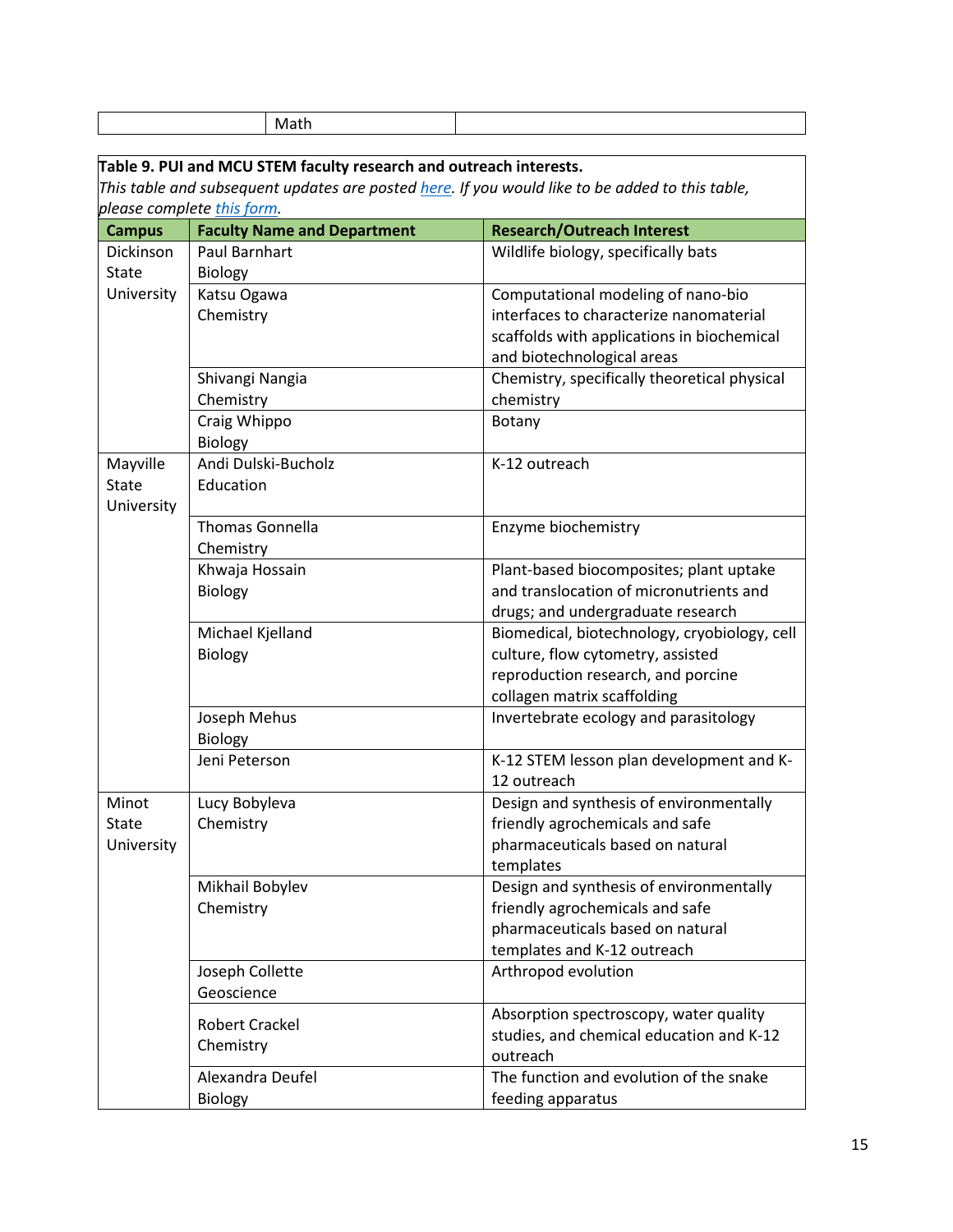|                    | <b>Rahul Gomes</b>                | Big data, machine learning, and K-12         |
|--------------------|-----------------------------------|----------------------------------------------|
|                    | <b>Computer Science</b>           | outreach                                     |
|                    | Thorpe Halloran                   | Physicochemistry of aquatic ecosystems       |
|                    | Biology                           |                                              |
|                    | Chris Heth                        | Conjugate polymers                           |
|                    | Chemistry                         |                                              |
|                    | Kathryn Kilroy                    | Vertical hydraulic conductivity, vertical    |
|                    | Geoscience                        | Gradients, and aquifer recharge in the       |
|                    |                                   | Missouri Couteau of North Dakota             |
|                    | Paul Lepp                         | Microbial ecology and evolution              |
|                    | <b>Biology</b>                    |                                              |
|                    | Draza Markovic                    | Evolution of Rossby-Alfven waves in rapidly  |
|                    | Physics                           | rotating, magnetized neutron stars           |
|                    | Bryan Schmidt                     | Allosteric disulfide bonds in proteins       |
|                    | Science                           |                                              |
|                    | Darren Seifert                    | Cyber security and K-12 outreach             |
|                    | <b>Computer Science</b>           |                                              |
|                    | Heidi Super                       | Cancer genetics, in particular, chromosome   |
|                    | Biology                           | abnormalities associated with leukemias      |
|                    | John Webster                      | Igneous petrology and geochemistry           |
|                    | Geoscience                        |                                              |
|                    | Naomi Winburn                     | K-12 outreach                                |
|                    | Chemistry                         |                                              |
| <b>Valley City</b> | Sabrina Brown                     | Diatom assemblages                           |
| <b>State</b>       | Geology                           |                                              |
| University         | Andre DeLorme                     | Macroinvertebrate bioassessment, aquatic     |
|                    | Biology                           | insect species ranges in response to climate |
|                    | Prairie Waters Education/Research | change, toxicity testing, and K-12 outreach  |
|                    | Center                            |                                              |
|                    | David DeMuth                      | K-12 outreach (Geodome)                      |
|                    | Physics                           |                                              |
|                    | Nicholas Galt                     | Stress physiology and regulation of gene     |
|                    | Biology                           | expression; educational computer models      |
|                    |                                   | and simulations                              |
|                    | Kevin Murphy                      | Computational chemistry                      |
|                    | Chemistry                         |                                              |
|                    | Susan Pfeifer                     | Virtual reality                              |
|                    | Computer Science                  |                                              |
|                    | Hilde van Gijssel                 | Fruit fly genetics and cellular systems      |
|                    | Biology & Chemistry               |                                              |
|                    | Casey Williams                    | Native fish                                  |
|                    | Biology                           |                                              |
|                    | Jamie Wirth                       | K-12 outreach                                |
|                    | Mathematics                       |                                              |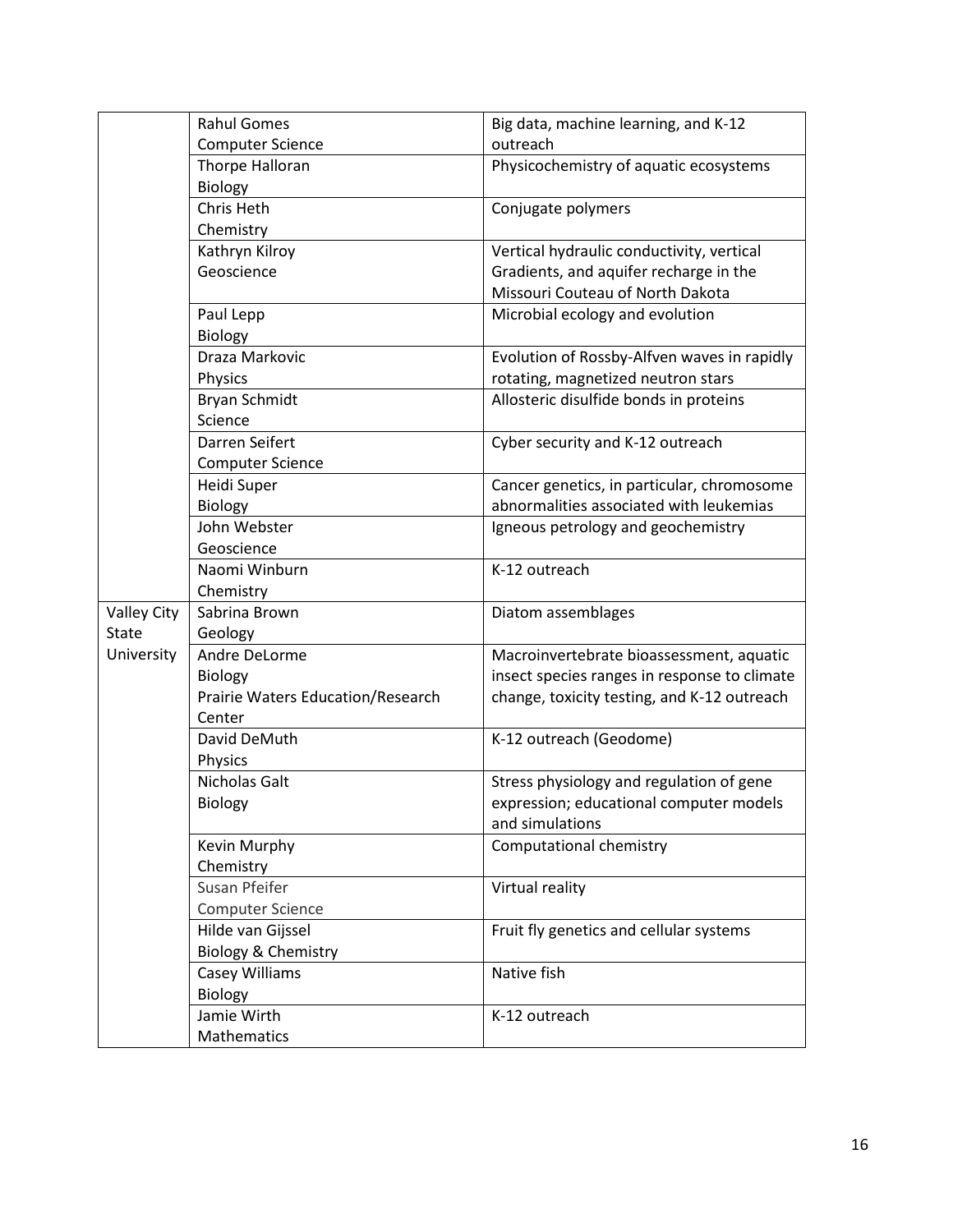# **Table 10. RU STEM faculty research and outreach interests.**

*This table and subsequent updates are posted [here.](https://www.ndepscor.ndus.edu/fileadmin/ndus/ndepscor/documents/RU_STEM_faculty_research_and_outreach_interests.pdf) If you would like to be added to this table, please complete [this form.](http://bit.ly/2NB6t50)*

|                                                      | <b>Research/Outreach Interest</b>                                                                                                                                                                                                                                                                                                                                                                                                                                                                                                                                                                                                                                                                                                                                                               |
|------------------------------------------------------|-------------------------------------------------------------------------------------------------------------------------------------------------------------------------------------------------------------------------------------------------------------------------------------------------------------------------------------------------------------------------------------------------------------------------------------------------------------------------------------------------------------------------------------------------------------------------------------------------------------------------------------------------------------------------------------------------------------------------------------------------------------------------------------------------|
|                                                      | Climatology and climate change (NATURE)                                                                                                                                                                                                                                                                                                                                                                                                                                                                                                                                                                                                                                                                                                                                                         |
|                                                      |                                                                                                                                                                                                                                                                                                                                                                                                                                                                                                                                                                                                                                                                                                                                                                                                 |
|                                                      | Community ecology, mycorrhyza and plant-                                                                                                                                                                                                                                                                                                                                                                                                                                                                                                                                                                                                                                                                                                                                                        |
|                                                      | fungal interactions                                                                                                                                                                                                                                                                                                                                                                                                                                                                                                                                                                                                                                                                                                                                                                             |
|                                                      | Electrochemical analysis and                                                                                                                                                                                                                                                                                                                                                                                                                                                                                                                                                                                                                                                                                                                                                                    |
|                                                      | characterization of corrosion events on                                                                                                                                                                                                                                                                                                                                                                                                                                                                                                                                                                                                                                                                                                                                                         |
|                                                      | metal surfaces and protective coatings                                                                                                                                                                                                                                                                                                                                                                                                                                                                                                                                                                                                                                                                                                                                                          |
|                                                      | Adaptive variation in microbial populations,                                                                                                                                                                                                                                                                                                                                                                                                                                                                                                                                                                                                                                                                                                                                                    |
|                                                      | with a specific focus on bacteria that cause                                                                                                                                                                                                                                                                                                                                                                                                                                                                                                                                                                                                                                                                                                                                                    |
|                                                      | foodborne disease                                                                                                                                                                                                                                                                                                                                                                                                                                                                                                                                                                                                                                                                                                                                                                               |
|                                                      | Industrial crops, crop rotation and life cycle                                                                                                                                                                                                                                                                                                                                                                                                                                                                                                                                                                                                                                                                                                                                                  |
|                                                      | analysis of crops                                                                                                                                                                                                                                                                                                                                                                                                                                                                                                                                                                                                                                                                                                                                                                               |
|                                                      | Evolutionary and developmental biology of                                                                                                                                                                                                                                                                                                                                                                                                                                                                                                                                                                                                                                                                                                                                                       |
|                                                      | insects, and K-12 outreach (NATURE)                                                                                                                                                                                                                                                                                                                                                                                                                                                                                                                                                                                                                                                                                                                                                             |
|                                                      | Model catalysts, nanotubes, alkaline earth                                                                                                                                                                                                                                                                                                                                                                                                                                                                                                                                                                                                                                                                                                                                                      |
|                                                      | oxides, and K-12 outreach (NATURE)                                                                                                                                                                                                                                                                                                                                                                                                                                                                                                                                                                                                                                                                                                                                                              |
|                                                      | Power supplies, solar panel technology                                                                                                                                                                                                                                                                                                                                                                                                                                                                                                                                                                                                                                                                                                                                                          |
|                                                      | (NATURE)                                                                                                                                                                                                                                                                                                                                                                                                                                                                                                                                                                                                                                                                                                                                                                                        |
|                                                      | Wind farms and power grids                                                                                                                                                                                                                                                                                                                                                                                                                                                                                                                                                                                                                                                                                                                                                                      |
|                                                      |                                                                                                                                                                                                                                                                                                                                                                                                                                                                                                                                                                                                                                                                                                                                                                                                 |
|                                                      | Developing an electronic platform that can                                                                                                                                                                                                                                                                                                                                                                                                                                                                                                                                                                                                                                                                                                                                                      |
|                                                      | selectively detect individual target                                                                                                                                                                                                                                                                                                                                                                                                                                                                                                                                                                                                                                                                                                                                                            |
|                                                      | biomarkers of pancreatic cancer.                                                                                                                                                                                                                                                                                                                                                                                                                                                                                                                                                                                                                                                                                                                                                                |
|                                                      | Measurement and modeling of multi-scale                                                                                                                                                                                                                                                                                                                                                                                                                                                                                                                                                                                                                                                                                                                                                         |
|                                                      | watershed hydrology and topography                                                                                                                                                                                                                                                                                                                                                                                                                                                                                                                                                                                                                                                                                                                                                              |
|                                                      | Using lidar and terrestrial laser scanning to                                                                                                                                                                                                                                                                                                                                                                                                                                                                                                                                                                                                                                                                                                                                                   |
|                                                      | understand how landscapes change                                                                                                                                                                                                                                                                                                                                                                                                                                                                                                                                                                                                                                                                                                                                                                |
|                                                      | (NATURE)                                                                                                                                                                                                                                                                                                                                                                                                                                                                                                                                                                                                                                                                                                                                                                                        |
|                                                      | Data Mining, Bioinformatics, Scientific                                                                                                                                                                                                                                                                                                                                                                                                                                                                                                                                                                                                                                                                                                                                                         |
|                                                      | Informatics, Databases, Geospatial Data,                                                                                                                                                                                                                                                                                                                                                                                                                                                                                                                                                                                                                                                                                                                                                        |
|                                                      | <b>Cloud Computing (NATURE)</b>                                                                                                                                                                                                                                                                                                                                                                                                                                                                                                                                                                                                                                                                                                                                                                 |
|                                                      | Ecological and evolutionary maintenance                                                                                                                                                                                                                                                                                                                                                                                                                                                                                                                                                                                                                                                                                                                                                         |
|                                                      | and consequences of phenotypic variation,                                                                                                                                                                                                                                                                                                                                                                                                                                                                                                                                                                                                                                                                                                                                                       |
|                                                      | in particular behavioral variation and<br>behavioral correlations.                                                                                                                                                                                                                                                                                                                                                                                                                                                                                                                                                                                                                                                                                                                              |
|                                                      |                                                                                                                                                                                                                                                                                                                                                                                                                                                                                                                                                                                                                                                                                                                                                                                                 |
|                                                      | Soil fertility and nutrient loss from wind                                                                                                                                                                                                                                                                                                                                                                                                                                                                                                                                                                                                                                                                                                                                                      |
|                                                      | erosion                                                                                                                                                                                                                                                                                                                                                                                                                                                                                                                                                                                                                                                                                                                                                                                         |
|                                                      |                                                                                                                                                                                                                                                                                                                                                                                                                                                                                                                                                                                                                                                                                                                                                                                                 |
| Erin Gillam                                          | Evolution and Behavioral Function of                                                                                                                                                                                                                                                                                                                                                                                                                                                                                                                                                                                                                                                                                                                                                            |
| <b>Biological Sciences</b>                           | Communication Signals Using Bats as a                                                                                                                                                                                                                                                                                                                                                                                                                                                                                                                                                                                                                                                                                                                                                           |
|                                                      | Model                                                                                                                                                                                                                                                                                                                                                                                                                                                                                                                                                                                                                                                                                                                                                                                           |
| <b>Timothy Grieves</b><br><b>Biological Sciences</b> | Physiological and evolutionary mechanisms<br>regulating life-history transitions in                                                                                                                                                                                                                                                                                                                                                                                                                                                                                                                                                                                                                                                                                                             |
|                                                      | <b>Faculty Name and Department</b><br>Adnan Akyuz<br><b>Climatological Practice</b><br>Laura Aldrich-Wolfe<br><b>Biological Sciences</b><br>Dante Battocchi<br><b>Coatings &amp; Polymeric Materials</b><br>Peter Bergholz<br><b>Microbiological Sciences</b><br>Marisol Berti -<br><b>Plant Science</b><br>Julia Bowsher<br><b>Biological Sciences</b><br>Uwe Burghaus<br>Chemistry and Biochemistry<br>Dong Cao<br><b>Electrical Engineering</b><br>Nilanjan Caudhuri<br><b>Electrical and Computer Engineering</b><br>Yongki Choi<br>Physics<br>Xuefeng (Michael) Chu<br>Civil and Environmental Engineering<br>Stephanie Day<br>Geosciences<br>Anne Denton<br><b>Computer Science</b><br>Ned Dochtermann<br><b>Biological Sciences</b><br>David Franzen<br><b>Natural Resource Sciences</b> |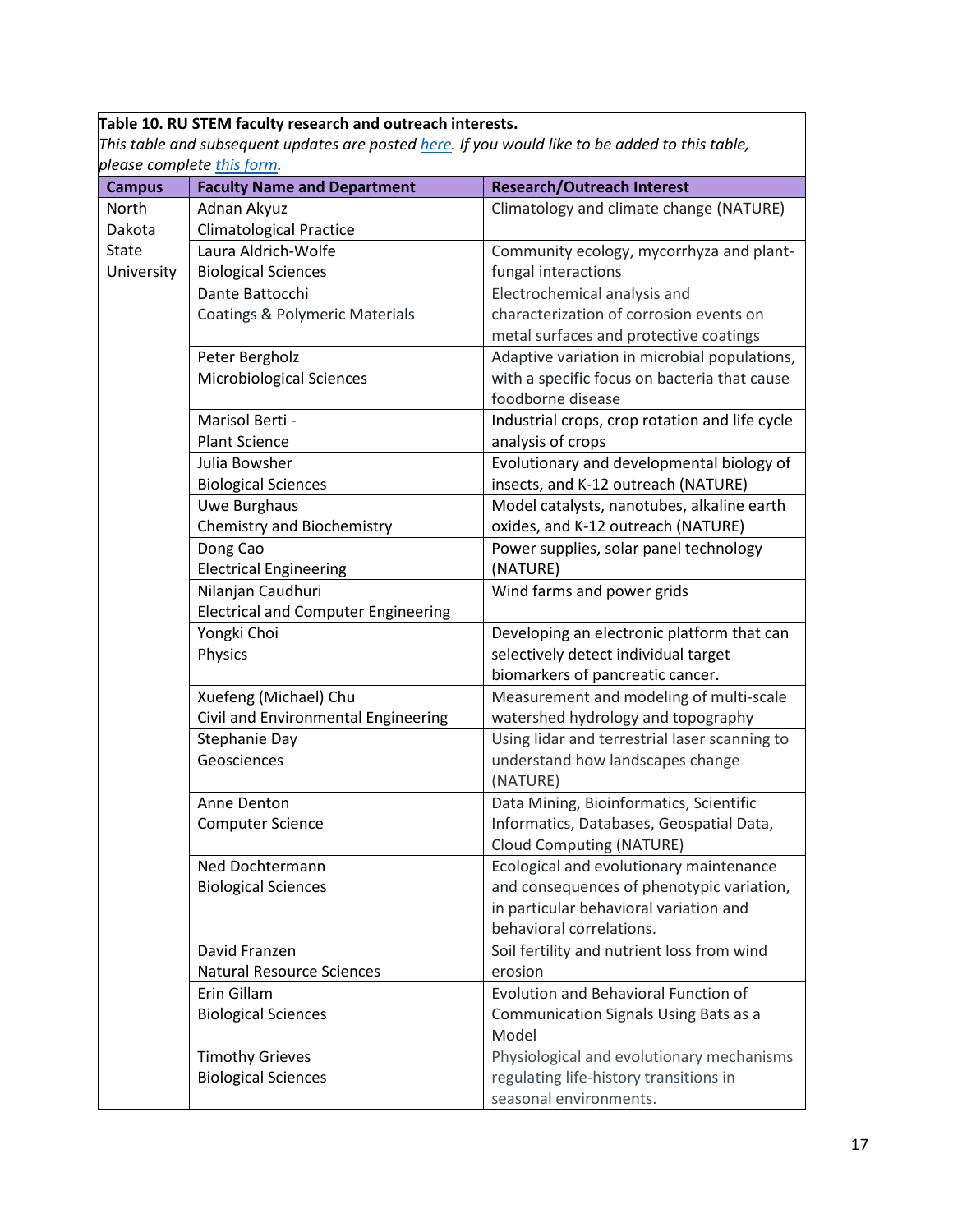| Ademola Hammed                      | Food and bioporducts engineering,           |
|-------------------------------------|---------------------------------------------|
| <b>Agricultural and Biosystems</b>  | valorization of agriculture bioproducts and |
| Engineering                         | wastes, and biotechnology engineering       |
|                                     | (NATURE)                                    |
| <b>Britt Heidinger</b>              | Physiological ecology, senescence, stress   |
| <b>Biological Sciences</b>          | physiology (NATURE)                         |
| <b>Ying Huang</b>                   | Smart materials, structural health, smart   |
| Civil & Environmental Engineering   | cities & autonomous systems, intelligent    |
|                                     | transport systems, pavement & traffic       |
|                                     | monitoring, pipeline corrosion protaction & |
|                                     | mitigation, K-12 outreach (NATURE)          |
| Leah Irish                          | The interplay of sleep and waking health    |
| Psychology                          | behaviors and the promotion of sleep        |
|                                     | health in the general population.           |
| Long Jiang                          | Nanoscale materials synthesis and           |
| <b>Mechanical Engineering</b>       | applications, materials from renewable      |
|                                     | resources, nanocomposites, carbonaceous     |
|                                     | materials, polymeric materials processing   |
|                                     | and functionalization                       |
| Dinesh Katti                        | Geotechnical engineering, constitutive      |
| Civil & Environmental Engineering   | modeling of geologic materials, expansive   |
|                                     | soils, multiscale modeling, steered         |
|                                     | molecular dynamics, computational           |
|                                     | mechanics, nanocomposite, and bio-          |
|                                     | nanocomposites. computational biophysics    |
| Kalpana Katti                       | Advanced composites, nanomaterials,         |
| Civil & Environmental Engineering   | biomaterials, biomimetics, materials        |
|                                     | characterization and modeling, analytical   |
|                                     | electron microscopy, and                    |
|                                     | microspectroscopy, bone tissue              |
|                                     | engineering                                 |
| Svetlana Kilina                     | Nanomaterials and computational             |
| Chemistry and Biochemistry          | chemistry                                   |
| Jiha Kim                            | Cross communications between cancer         |
| <b>Biological Sciences</b>          | cells and tumor microenvironment focusing   |
|                                     | on vascular and immune components,          |
|                                     | identifying a mechanism to reprogram the    |
|                                     | perivascular signature to promote vascular  |
|                                     | functionality and enhance drug delivery     |
| Trung Bao Le                        | Computational algorithms and data mining    |
| Civil & Environmental Engineering   |                                             |
| Zhibin Lin                          | High-performance resilient and sustainable  |
| Civil and Environmental Engineering | civil infrastructure systems                |
| Lu Liu                              | Bioinformatics, data mining, machine        |
| <b>Computer Science</b>             | learning and computational biology and K-   |
|                                     | 12 outreach (NATURE)                        |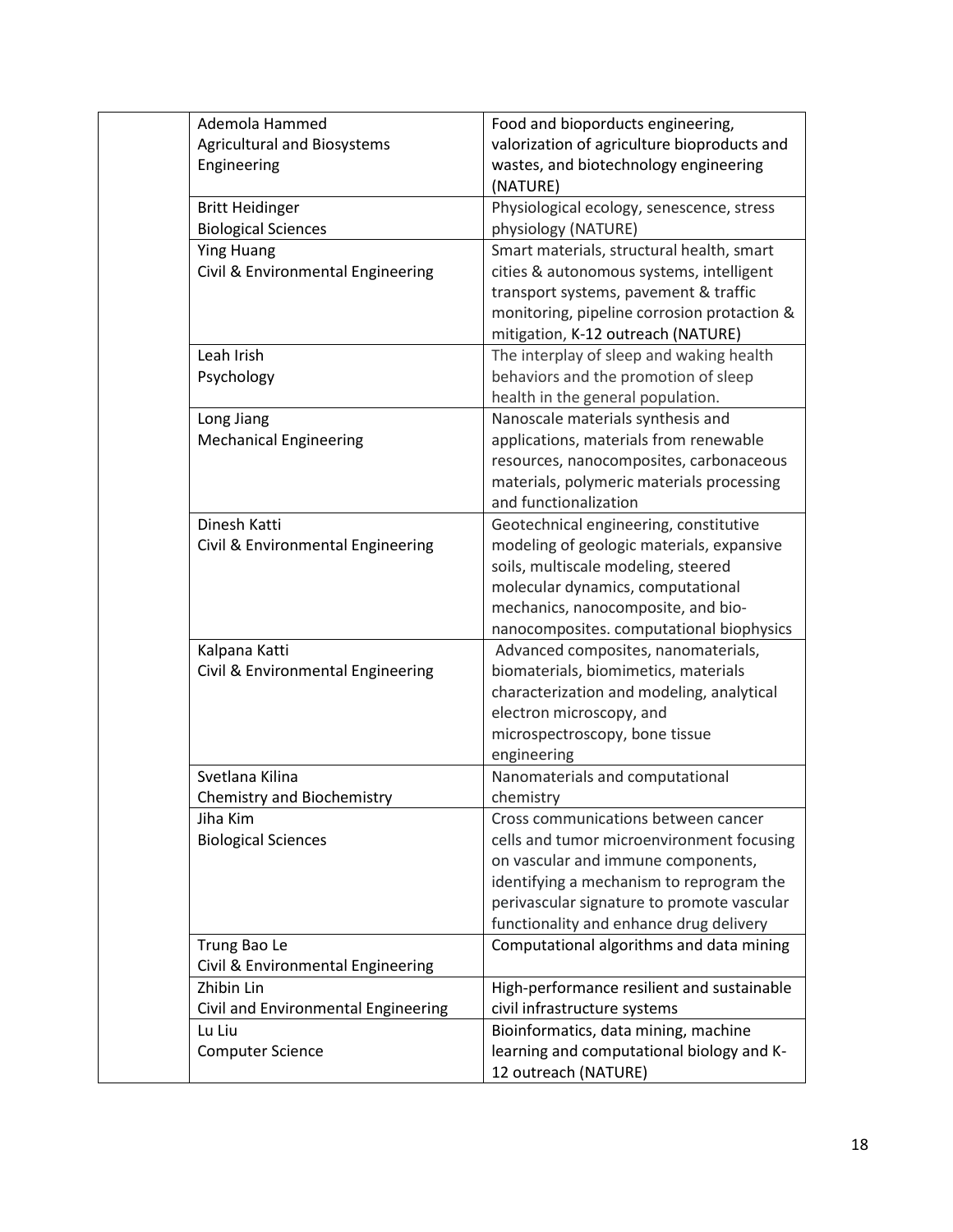| <b>Ganapathy Mahalingam</b>             | The design of proscenium-type auditoriums     |
|-----------------------------------------|-----------------------------------------------|
| Architecture & Landscape Architecture   | based on object-oriented computing            |
|                                         | technology.                                   |
| Zoltan Majdik                           | Communicating science                         |
| Communication                           |                                               |
| Sanku Mallik                            | Synthetic medicinal chemistry, bio-organic    |
| <b>Pharmaceutical Sciences</b>          | chemistry, liposomes, and drug delivery       |
| Lisa Montplaisir                        | Science education, teaching and learning,     |
| <b>Biological Sciences</b>              | curriculum development; and research          |
|                                         | experiences for undergraduate students        |
| Lokesh Karthik Narayanan                | Additive manufacturing for tissue             |
| Industrial and Manufacturing            | engineering and regenerative medicine         |
| Engineering                             |                                               |
| James Nyachawaya                        | Chemistry education and research              |
| Education/Chemistry and Biochemistry    | experiences for undergraduate students        |
| <b>Alex Parent</b>                      | Development of catalyst systems using         |
| Chemistry & Biochemistry                | earth abundant metals and chemical            |
|                                         | processes using benign solvents and           |
|                                         | reagents, such as water and air; and K-12     |
|                                         | outreach (NATURE)                             |
| Ghasideh Pourhashem                     | Environmental impact assessment to            |
| <b>Coatings and Polymeric Materials</b> | inform decision making, life cycle            |
|                                         | assessment and techno-economic analysis       |
|                                         | of bio-based products, industrial ecology,    |
|                                         | and bio-based product policy                  |
| Mohiuddin Quadir                        | Organic polymer chemistry, functional self-   |
| <b>Coatings and Polymeric Materials</b> | assembly of polymers, biomaterials,           |
|                                         | application-guided modification of            |
|                                         | polymers for pharmaceutical and medical       |
|                                         | use, and bio-based materials                  |
| <b>Bakhtiyor Rasulev</b>                | Cheminformatics, computational chemistry      |
| <b>Coatings and Polymeric Materials</b> | of polymers and coating materials,            |
|                                         | quantitative structure-activity relationship, |
|                                         | molecular modeling, nanoparticles,            |
|                                         | physico-chemical properties and toxicity      |
| <b>David Roberts</b>                    | Econometric analysis on the impacts of        |
| Agribusiness and Applied Economics      | agricultural production methods on            |
|                                         | environmental resources                       |
| Mukund Sibi                             | Catalysis and organic synthesis               |
| Chemistry and Biochemistry              |                                               |
| <b>Todd Sirotiak</b>                    | Construction administration improvement       |
| <b>Construction Management and</b>      | and construction process improvement          |
| Engineering                             |                                               |
| Jessica Striker                         | Enumerative, geometric, and dynamical         |
| Mathematics                             | algebraic combinatorics                       |
| Chad Ulven                              | Advanced composites materials                 |
| <b>Mechanical Engineering</b>           | development, environmentally friendly         |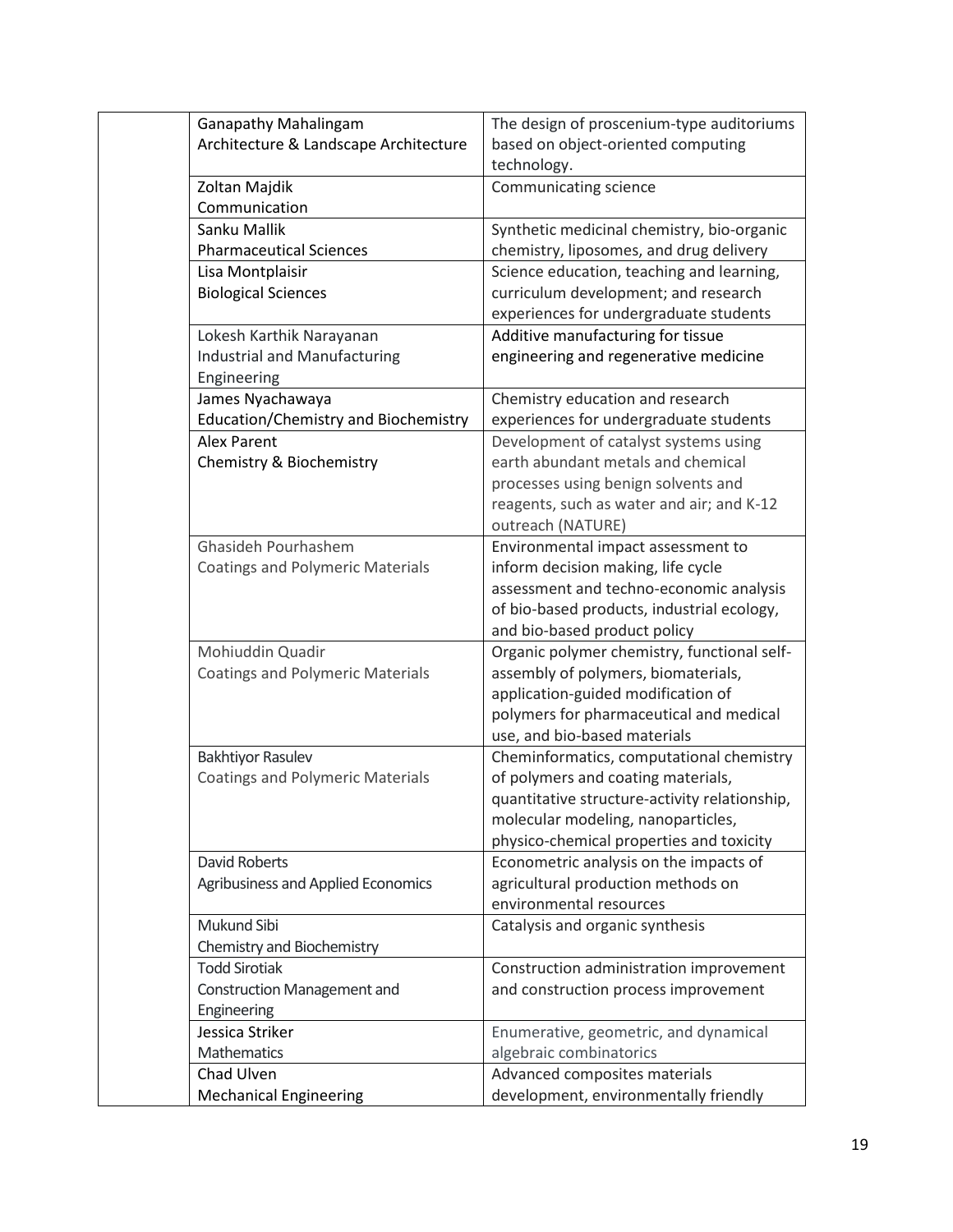|                                          | materials processing, nondestructive        |
|------------------------------------------|---------------------------------------------|
|                                          | evaluation, and impact/high strain rate     |
|                                          | characterization of advanced materials      |
| Sathish Venkatachalem                    | Human lung diseases such as asthma,         |
| <b>Pharmaceutical Sciences</b>           | chronic obstructive pulmonary disease,      |
|                                          | lymphangioleiomyomatosis (LAM) disease      |
|                                          | and pulmonary hypertension                  |
| Chrysafis Vogiatzis                      | Sensors in Transportation and Logistics     |
| Industrial and Manufacturing Enginerring | Networks, in Sensors: Theory, Algorithms,   |
|                                          | and Applications, Springer Optimization     |
| Andriy Voronov                           | Polymer synthesis, micellar self-assembly,  |
| <b>Coatings and Polymeric Materials</b>  | sustainable biobased polymeric materials,   |
|                                          | responsive polymers for biomedical          |
|                                          | applications, polymers for biomimetic       |
|                                          | conversion of biomass, polymer latexes,     |
|                                          | polymer hydrogels, and polymer thin films   |
| Dean Webster                             | Polymer synthesis, thermosets,              |
| <b>Coatings and Polymeric Materials</b>  | polymerization reactions, bio-based         |
|                                          | materials, marine coatings, and             |
|                                          |                                             |
|                                          | combinatorial and high throughput           |
|                                          | methods                                     |
| John Wilkinson                           | The roles of cellular metabolism and        |
| Chemistry and Biochemistry               | apoptosis in cancer pathogenesis            |
| Wenjie Xia                               | Multiscale modeling and computational       |
| Civil & Environmental Engineering        | design of soft matters, polymers, and       |
|                                          | biological/bioinspired materials that are   |
|                                          | broadly applied in                          |
|                                          | structural/infrastructural, mechanical and  |
|                                          | bioengineering applications                 |
| Mijia Yang                               | Structural health monitoring; new materials |
| Civil & Environmental Engineering        | for sensing, excitation, strength and       |
|                                          | stiffness enhancement, material self-       |
|                                          | healing, and energy harvesting; K-12        |
|                                          | outreach (NATURE)                           |
| Zhongyu Yang                             | Structure-function relationship of proteins |
| Chemistry                                | upon conjugation with                       |
|                                          | synthetic materials using                   |
|                                          | bioanalytical chemistry and EPR             |
|                                          | spectroscopy                                |
| Ravi Yellavajjala                        | Experimental and theoretical mechanics,     |
| Civil & Environmental Engineering        | constitutive modeling of materials,         |
|                                          | numerical methods, sensitivity analyses of  |
|                                          | structural response, forensic failure       |
|                                          | analysis and advanced visualization         |
|                                          |                                             |
|                                          | techniques                                  |
| <b>Wenfang Sun</b>                       | Materials chemistry                         |
| Chemistry & Biochemistry                 |                                             |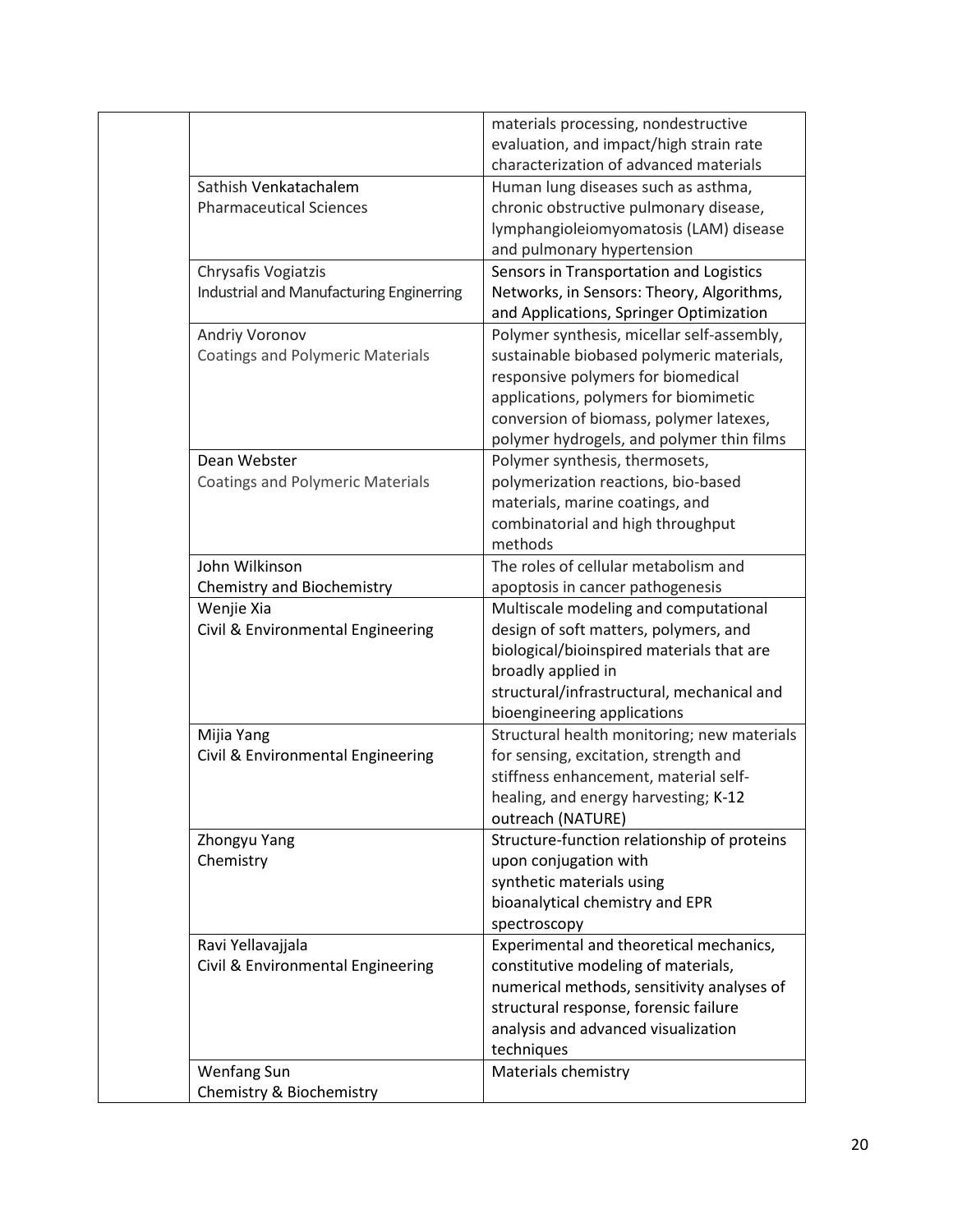|            | Pinjing Zhao                  | Inorganic and organic chemistry; synthesis   |
|------------|-------------------------------|----------------------------------------------|
|            | Chemistry & Biochemistry      | and mechanistic organometallic chemistry;    |
|            |                               | homogeneous catalysis                        |
| University | Ali Ahshami                   | Bio-based dielectric substrates (NATURE)     |
| of North   | <b>Chemical Engineering</b>   |                                              |
| Dakota     | Tamba-Kuii Bailey             | Vocational psychology of rural populations   |
|            | Education, Health & Behavior  | (farmers)                                    |
|            | Wayne Barkhouse               | Astrophysics, galaxy clusters, galaxies,     |
|            | Physics & Astrophysics        | cosmology                                    |
|            | <b>Frank Bowman</b>           | Atmospheric aerosols and assessment of K-    |
|            | <b>Chemical Engineering</b>   | 12 STEM outreach                             |
|            | Deniz Cakir                   | Nanowires & clusters, metal-organic          |
|            | Physics & Astrophysics        | interfaces, thermal properties of materials, |
|            |                               | organic electronics                          |
|            | Qianli (Rick) Chu             | Synthesis of nanofibers from bio-based       |
|            | Chemistry                     | monomers                                     |
|            | <b>Colin Combs</b>            | Neuroimmune interactions during aging        |
|            | <b>Biomedical Sciences</b>    | and neurodegenerative diseases               |
|            | <b>Tristan Darland</b>        | Genetic and epigenetic effects on            |
|            | Biology                       | developmental neurology                      |
|            | Diane Darland                 | Neural-vascular development, epigenetic      |
|            | <b>Biology</b>                | regulation of vascular-microenvironmental    |
|            |                               | interactions                                 |
|            | Jerome Delhommelle            | Machine learning, crystallization, molecular |
|            | Chemistry                     | simulation, adsorption, nucleation,          |
|            |                               | rheology, water (NATURE)                     |
|            | Archana Dhasarathy            | Chromatin, molecular biology, epigenetics,   |
|            | <b>Biomedical Sciences</b>    | cancer, next-generation sequ                 |
|            | Daba Gedafa                   | Pavement strength and traffic safety         |
|            | <b>Civil Engineering</b>      |                                              |
|            | <b>Guodong Du</b>             | Catalytic and stereoselective synthesis of   |
|            | Chemistry                     | biodegradable polymers that are based on     |
|            |                               | renewable raw materials                      |
|            | Surojit Gupta                 | Sustainable materials, high temperature      |
|            | <b>Mechanical Engineering</b> | ceramics and alloys, nanotechnology,         |
|            |                               | additive, and green manufacturing            |
|            | Amanda Haage                  | Anatomy & physiology, diversity & equity in  |
|            | <b>Biomedical Schiences</b>   | STEM, cell migration & adhesion, and         |
|            |                               | cancer metastasis                            |
|            | Meysam Haghshenas             | Physics & astrophysics                       |
|            | <b>Mechanical Engineering</b> |                                              |
|            | I-Hsuan Ho                    | Geotechnical/geological/civil engineering,   |
|            | Geology & Geological Eng      | unsaturated soil, buried culverts            |
|            | Mark Hoffman                  | Computational chemistry                      |
|            | Chemistry & Biochemistry      |                                              |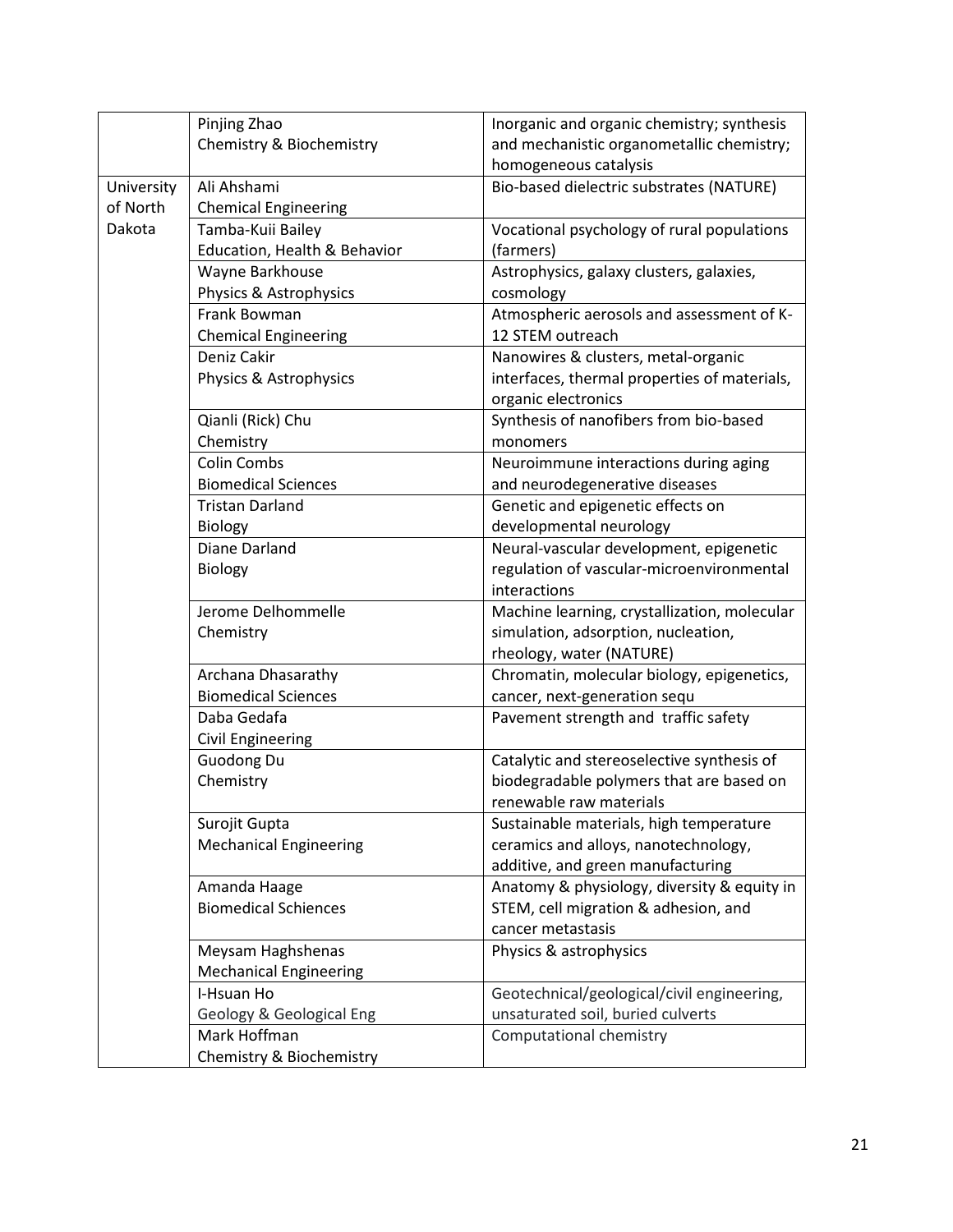| <b>Bethany Klemetsrud</b>              | Renewable energy, thermochemical               |
|----------------------------------------|------------------------------------------------|
| <b>Chemical Engineering</b>            | conversion, life cycle assessment, and K-12    |
|                                        | outreach (NATURE)                              |
| Yun Ji                                 | Carbon capture, utilization, and storage;      |
| <b>Chemical Engineering</b>            | biofuels; and biochar                          |
| Cindy Juntunen                         | Vocational psychology of rural and             |
| <b>Education and Human Development</b> | underrepresented groups                        |
| Aaron Kennedy                          | Numerical modeling of convective cloud         |
| <b>Atmospheric Sciences</b>            | dynamics, stakeholder engagement, and K-       |
|                                        | 12 outreach                                    |
| <b>Bethany Klemetsrud</b>              | Renewable energy, sustainability               |
| <b>Chemical Engineering</b>            | assessment, and K-12 outreach (NATURE)         |
| Alena Kubatova                         | Analytical chemistry, valorization of lignins, |
| Chemistry                              | chromatographic and mass spectral              |
|                                        | analysis                                       |
| Taufique Mahmood                       | Wetland dynamics, watersheds, and              |
| <b>Geological Engineering</b>          | nutrient transport                             |
| Manu Manu                              | Gene regulatory networks and gene              |
| Biology                                | regulation during hematopoietic cell-fate      |
|                                        | specification.                                 |
| Rachel Navarro                         | STEM interest/persistence, counselong          |
| Education, Health & Behavior           | psychology, multicultural vocational           |
|                                        | psychology, Latina/o psychology, rural         |
|                                        | psychology, and quantitative methods           |
| <b>Robert Newman</b>                   | Ecology, population biology, wildlife,         |
| <b>Biology</b>                         | conservation, remote sensing, UAS,             |
|                                        | amphibians, grazing mammal                     |
| Stephan Nordeng                        | Petroleum geology                              |
| <b>Geological Engineering</b>          |                                                |
| Sima Noghanian                         | <b>Bio-Based dielectric substrates</b>         |
| <b>Electrical Engineering</b>          |                                                |
| Minou Rabiei                           | <b>Petroleum Geostatistics</b>                 |
| Petroleum Geology                      |                                                |
| Sougata Roy                            | Tribology, surface engineering, failure        |
| <b>Mechanical Engineering</b>          | analysis, rolling contact fatigue, metal       |
|                                        | additive manufacturing, ionic liquid and       |
|                                        | nanofluid lubrications                         |
| <b>Wayne Seames</b>                    | Renewable energy, biofuels, carbon             |
| <b>Chemical Engineering</b>            | capture, process engineering, novel            |
|                                        | reactions, scale-up, chemical                  |
| Sarah Sletten                          | Active learning, flipped classrooms,           |
| <b>Biomedical Sciences</b>             | problem-based learning, girls in STEM, K-12    |
|                                        | STEM teacher professional development          |
| <b>Binglin Sui</b>                     | Materials design                               |
| Chemistry & Biochemistry               |                                                |
| <b>Ryan Summers</b>                    | Teacher education and professional             |
| <b>Teaching and Learning</b>           | development and K-12 outreach                  |
|                                        |                                                |